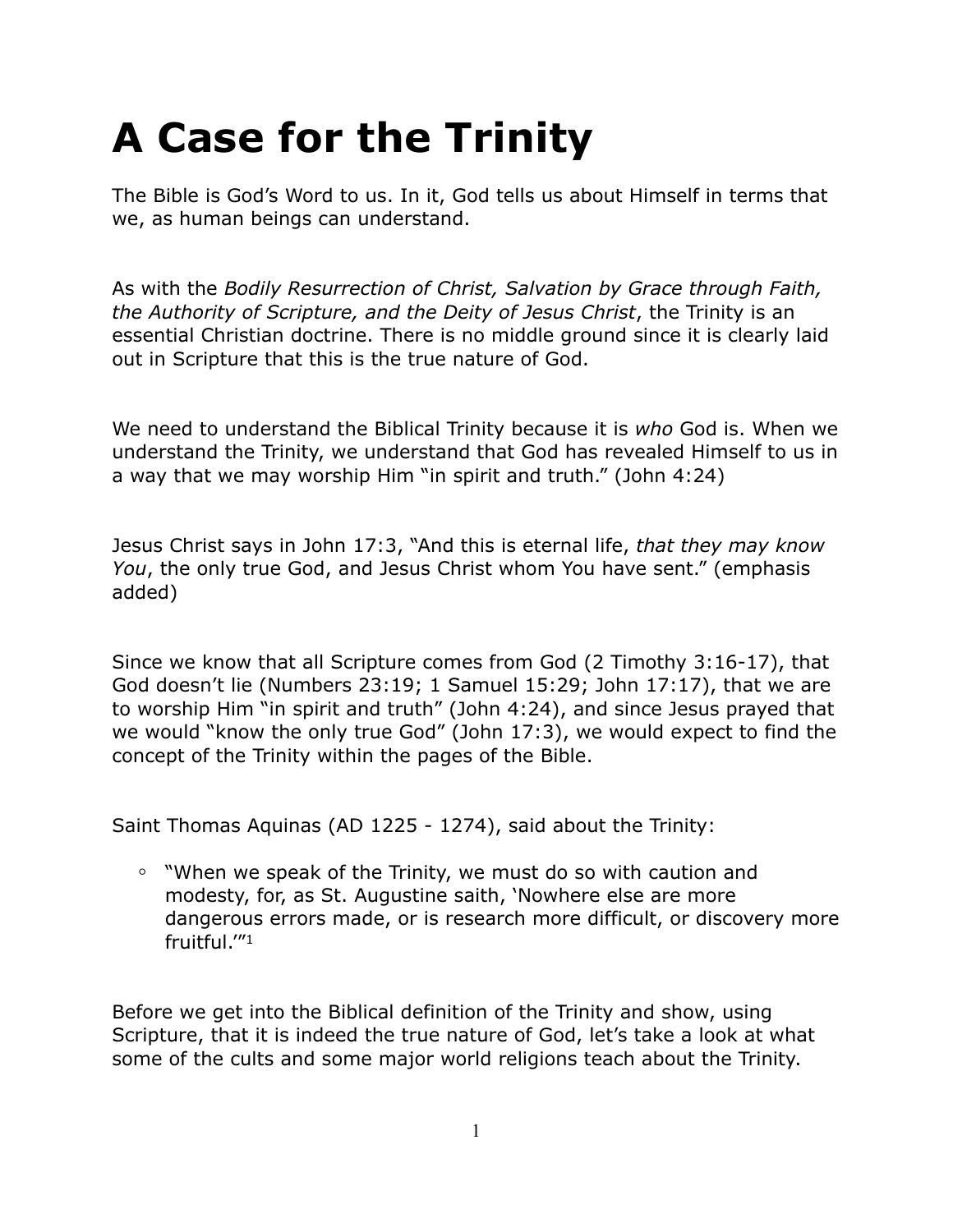*Jehovah's Witnesses* teach that:2

- **◦** "sincere persons who want to know the true God and serve him find it a bit difficult to love and worship a complicated, *freakish looking, three-headed God*."
- **◦** "Never was there a more deceptive doctrine advanced than that of the trinity."
- **◦** "Another lie made and told by Satan for the purpose of reproaching God's name and turning away from God is that of the 'trinity.'"

The *Church of Jesus Christ of Latter-day Saints*, commonly referred to as *Mormonism*, rejects the Biblical teaching of the Trinity and teaches that:

- **◦** The Father, Son and Holy Spirit are three separate Gods, what is called tri-theism.
- **◦** And actually, Mormons are polytheists since they believe in many Gods as seen in the following quotes:<sup>3</sup>
	- **•** "As pertaining to this universe, there are three Gods: the Father, Son, and Holy Ghost."
	- **•** "To us, speaking in the proper finite sense, these three are the only Gods we worship. But in addition there is an infinite number of holy personages, drawn from worlds without number, who have passed on to exaltation and are thus gods."

*Christian Science* founder Mary Baker Eddy in her book *Science and Health with Key to the Scriptures*, the primary Christian Science work said to be a companion of the Bible, says:4

- **◦** "The theory of three persons in one God (that is, a personal Trinity or Tri-unity) suggests polytheism, rather than the one ever-present I AM.
- **◦** "The name Elohim is in the plural, but this plurality of Spirit does not imply more than one God, nor does it imply three persons."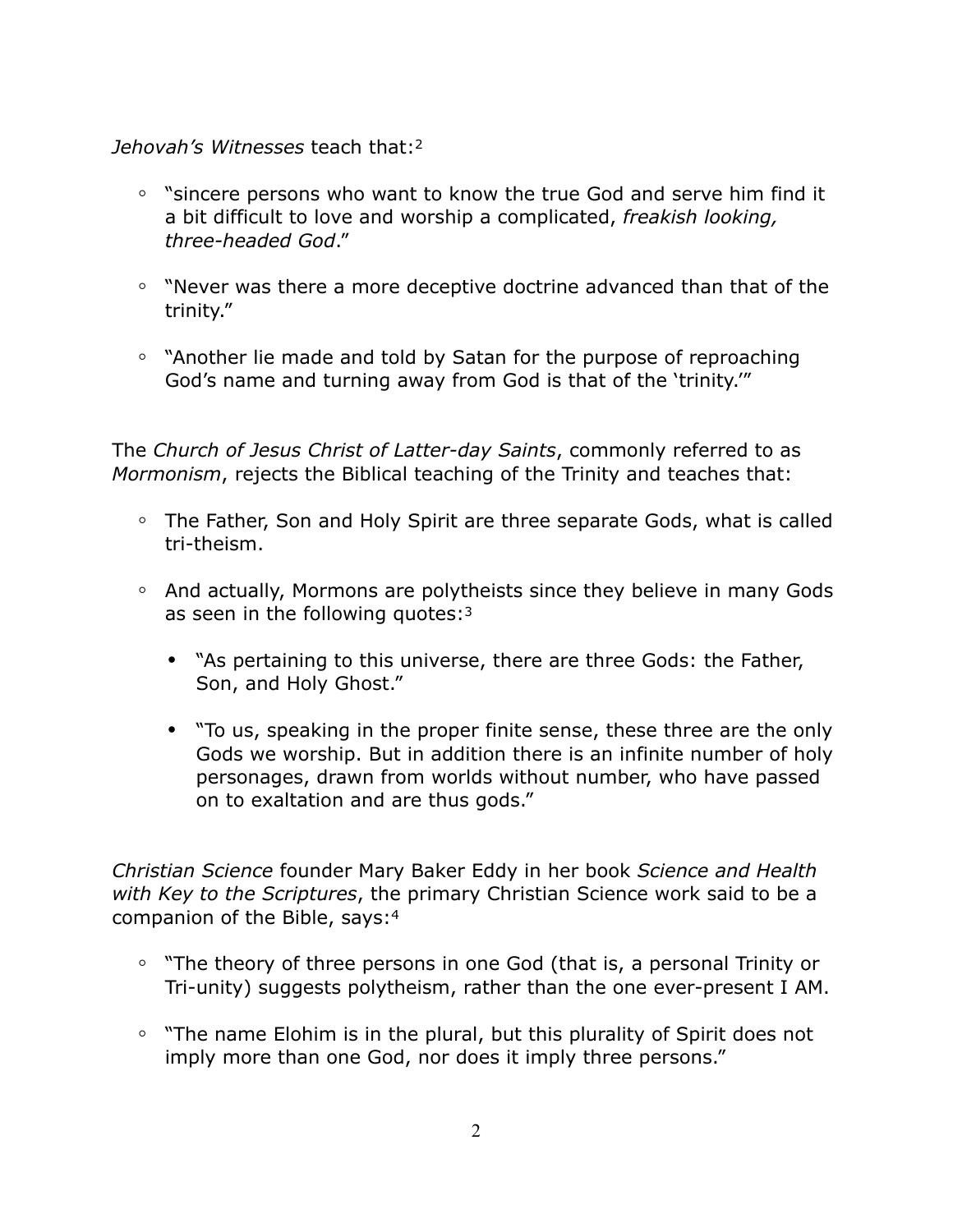*Islam* rejects the teaching of the Trinity as the Qur'an states:

- **◦** "Say not 'Trinity': desist: it will be better for you: for God is one God: Glory be to Him: (far exalted is He) above having a son." (Sura 4:171)
	- **•** A Qur'an commentary on this verse says, "The doctrine of the Trinity is plainly rejected here. There are not three persons in Godhead, but only one: *Allah is only one God*. The Holy Qur'an nowhere says that the Christian Trinity is formed of Jesus, Mary, and God…"5

On this we can agree with the teaching of Islam since we too reject that the Trinity is Jesus, Mary and God.

Muhammad had a very misunderstood view of several Christian doctrines, the Trinity being only one.

*The Way International* founder Victor Paul Wierwille also denies the Trinity as seen in the following quote:

**◦** "Through the years, the more and more I carefully researched God's Word for knowledge, the less and less I found to substantiate a trinity… So how then did a trinitarian doctrine come about? It gradually evolved and gained momentum in late  $1<sup>st</sup>$ ,  $2<sup>nd</sup>$ , and  $3<sup>rd</sup>$  centuries as pagans, who had converted to Christianity, brought to Christianity some of their pagan beliefs and practices. Trinitarianism then was confirmed at Nicaea in 325 by Church bishops out of political expediency."6

As we will show, this statement by Mr. Wierwille is of course false. Although the word Trinity wasn't used until AD 168 by Theophilus, the sixth bishop of Antioch, Syria, the early church recognized the concept of one God in three persons.

Now, as for "pagan beliefs and practices" being the cause or the momentum shift of the Trinity being taught in the early church, here's what Dr. Walter Martin had to say on the subject:

**◦** "All we ask you to understand is that Trinitarian theology was not derived from pagan sources. It was derived from biblical passages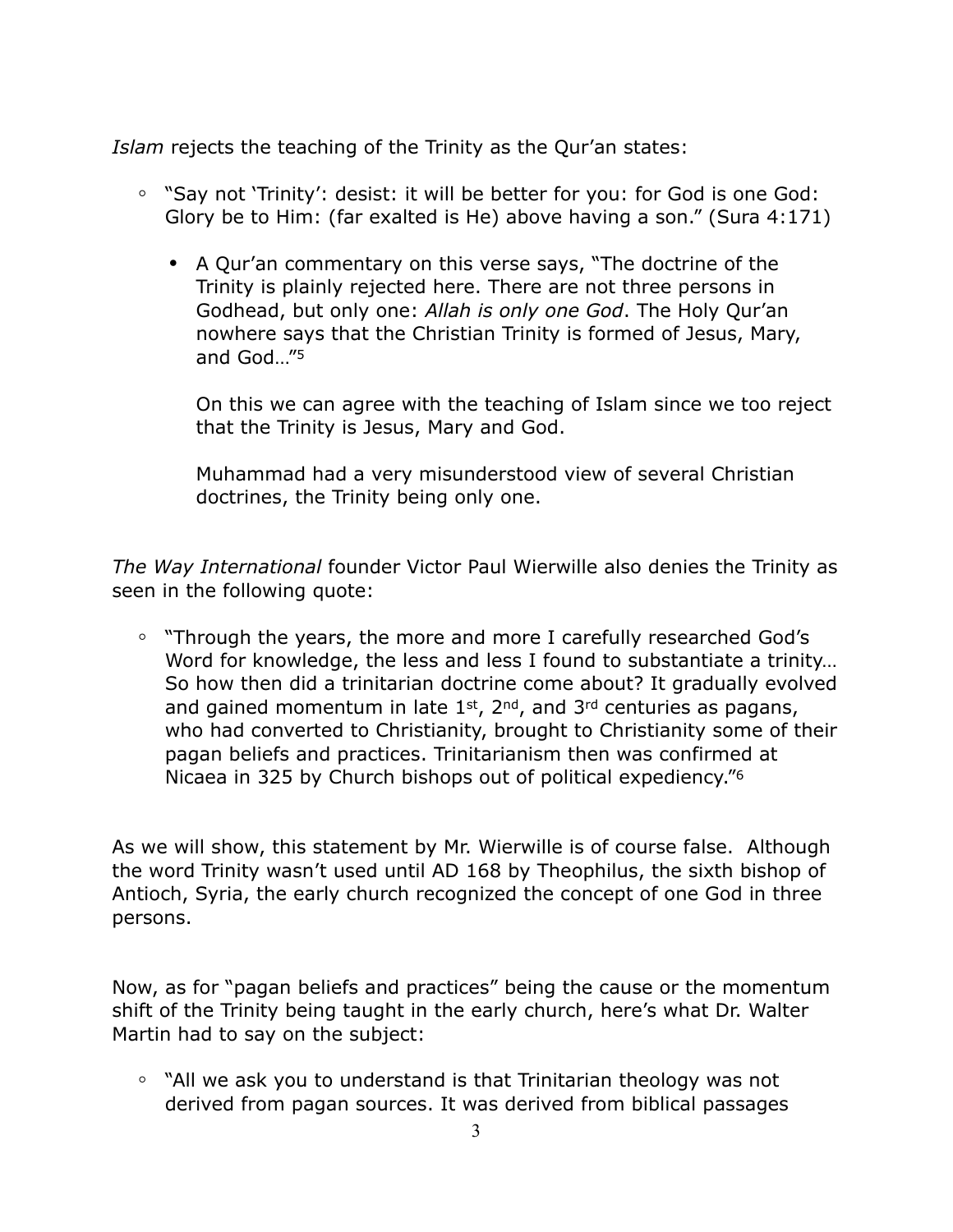where honest, godly men said, 'Hey, 2 Peter says there is a Person called the Father, and he's God. And Acts chapter 5 says there is a Person called the Spirit, and he's God. And John 1 says there's a Person called the Word and he's God.' You've got Three Persons, and Deuteronomy 6 says, 'There is only one God.' Logical conclusion: the Three Persons, somehow, are the One God. That's how Trinitarian theology started. Not with the pagans."7

# **The Trinity Defined**

The word *Trinity* simply means *tri-unity* or *three-in-oneness.* 

With that being said, we can define the Trinity as:

**◦** "Within the one Being that is God, there exists eternally three coequal and coeternal persons, namely, the Father, the Son, and the Holy Spirit."8

While this statement embodies the definition of the Trinity, it's the Bible that lays it out for us.

First, realize that the doctrine rests completely upon the truth of the first clause: there is only one God.

Deuteronomy 6:4 makes that perfectly clear "Hear, O Israel; The LORD our God, the LORD is one!"

This prayer, the *Shema*, taken from the Hebrew word "to hear", was the prayer each morning of the faithful Jew and defined his faith and provided the foundation of his religion.

Other verses also attest to the fact that there is only one God: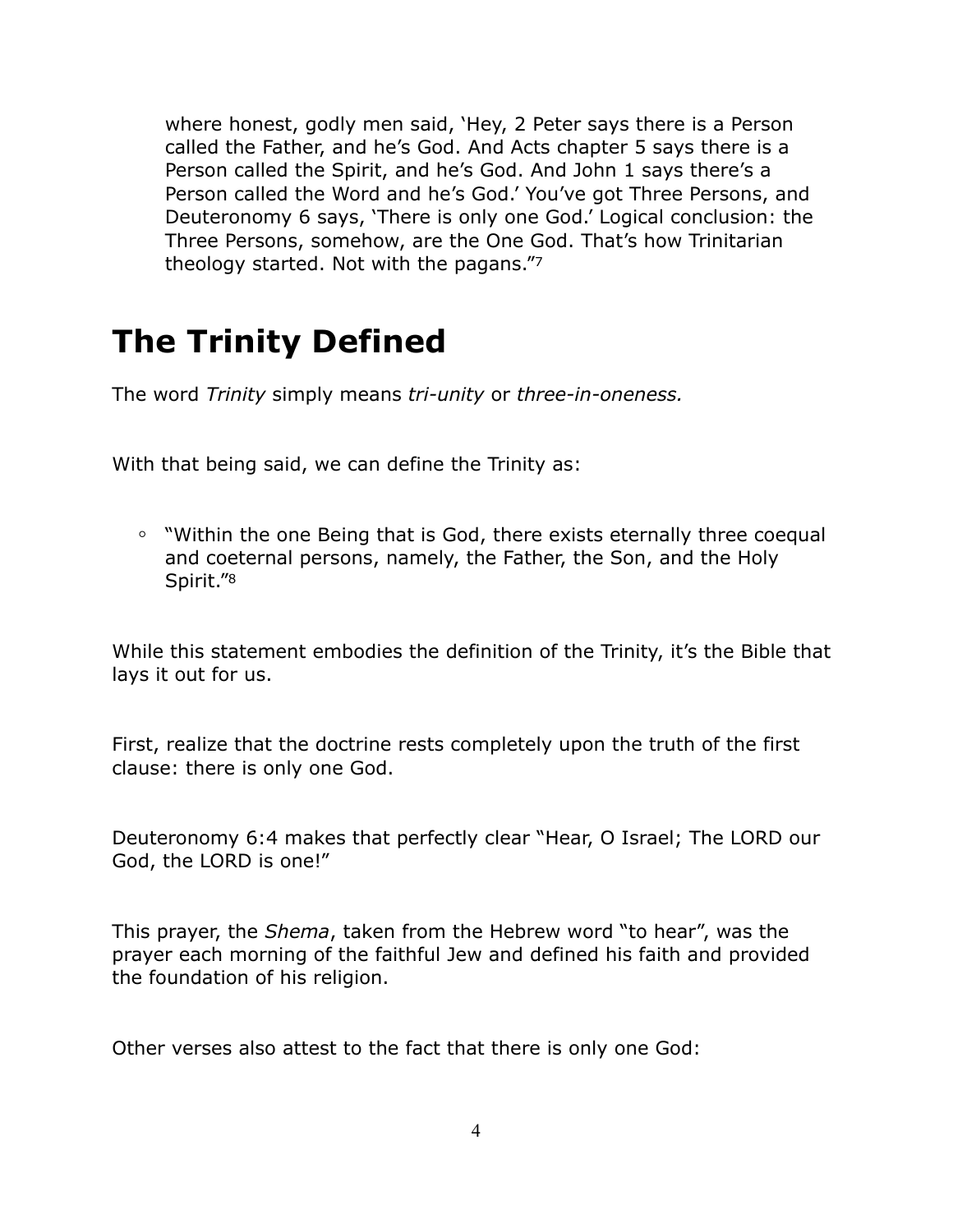- **◦** 2 Samuel 7:22 says, "Therefore You are great, O LORD God. For there is none like You, nor is there any God besides You, according to all that we have heard with our ears."
- **◦** 1 Kings 8:60 says, "…that all the peoples of the earth may know that the LORD is God; there is no other."
- **◦** 1 Chronicles 17:20 says, "O LORD, there is none like You, nor is there any God besides You, according to all that we have heard with our ears."
- **◦** Isaiah 37:16 says, "O LORD of hosts…You are God, You alone, of all the kingdoms of the earth."
- **◦** See also Isaiah 44:6-8; 45:14 and Jeremiah 10:6-7.

Second, the definition insists that there are three divine persons. Please note that we are not saying there are three beings that are one being, or three persons that are one person. The second clause speaks of three divine persons, not three divine Beings.

We need to realize that we're talking about one *what* and three *who's*. The one *what* is the Being or essence of God; the three *who's* are the Father, Son, and Spirit.

And thirdly, we are told that the *relationship* among these divine persons is eternal.

When we speak of *relationship*, we are speaking of three individual, separate and eternally distinct persons who relate to each other personally. In other words,

- **◦** The Father sends the Son. (Galatians 4:4; 1 John 4:14)
- **◦** The Father sends the Holy Spirit. (John 14:26; Galatians 4:6)
- **◦** The Father loves the Son and the Son loves the Father. (John 3:35; 5:20; 14:31)
- **◦** The Father and Son glorify each other. (John 17:1,4,5)
- **◦** The Holy Spirit glorifies the Son. (John 16:14)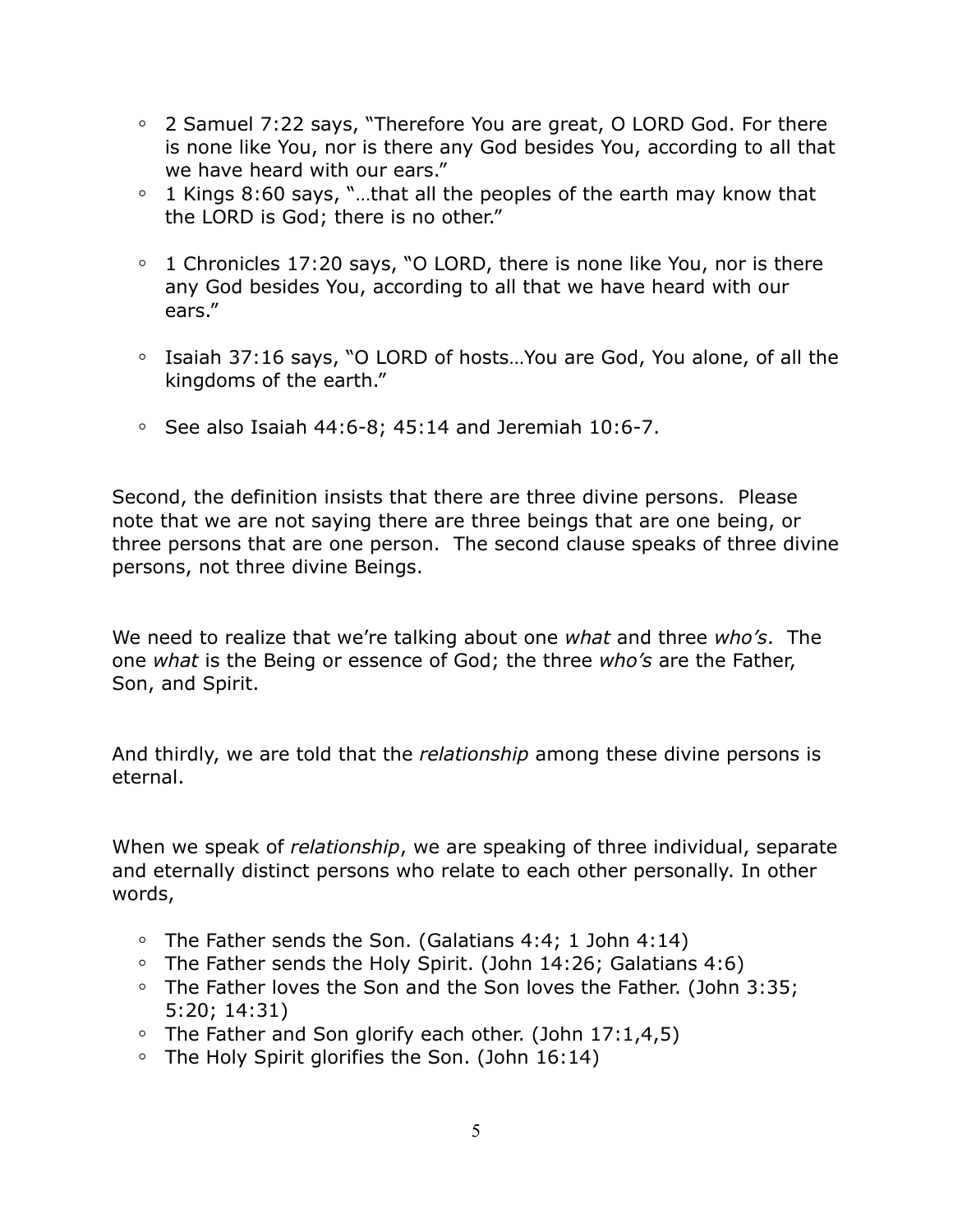The Father is eternal:

**◦** Romans 16:26-27 says, "but now made manifest, and by the prophetic Scriptures made known to all nations, according to the commandment of the everlasting God…"

The Son is eternal:

- **◦** John 1:1 says, "In the beginning was the Word, and the Word was with God, and the Word was God."
	- **•** The *New English Bible* puts it very appropriately, "When all things began, the Word already was."
- **◦** John 17:5 says, "And now, O Father, glorify Me together with Yourself, with the glory which I had with You before the world was."

The Holy Spirit is eternal:

**◦** Hebrews 9:14 says, "how much more shall the blood of Christ, who through the eternal Spirit offered Himself without spot to God…"

Again, the Trinity is defined as three separate, distinct, and eternal individuals or persons and yet, one God.

The three foundations of the Trinity then now are visible:

- **◦** Foundation One: Monotheism: There is Only One God
- **◦** Foundation Two: There Are Three Divine Persons
- **◦** Foundation Three: The Persons Are Coequal and Coeternal

# **Functional Order of the Trinity**

All members of the Trinity are equal in essence or nature, that is, all members are God.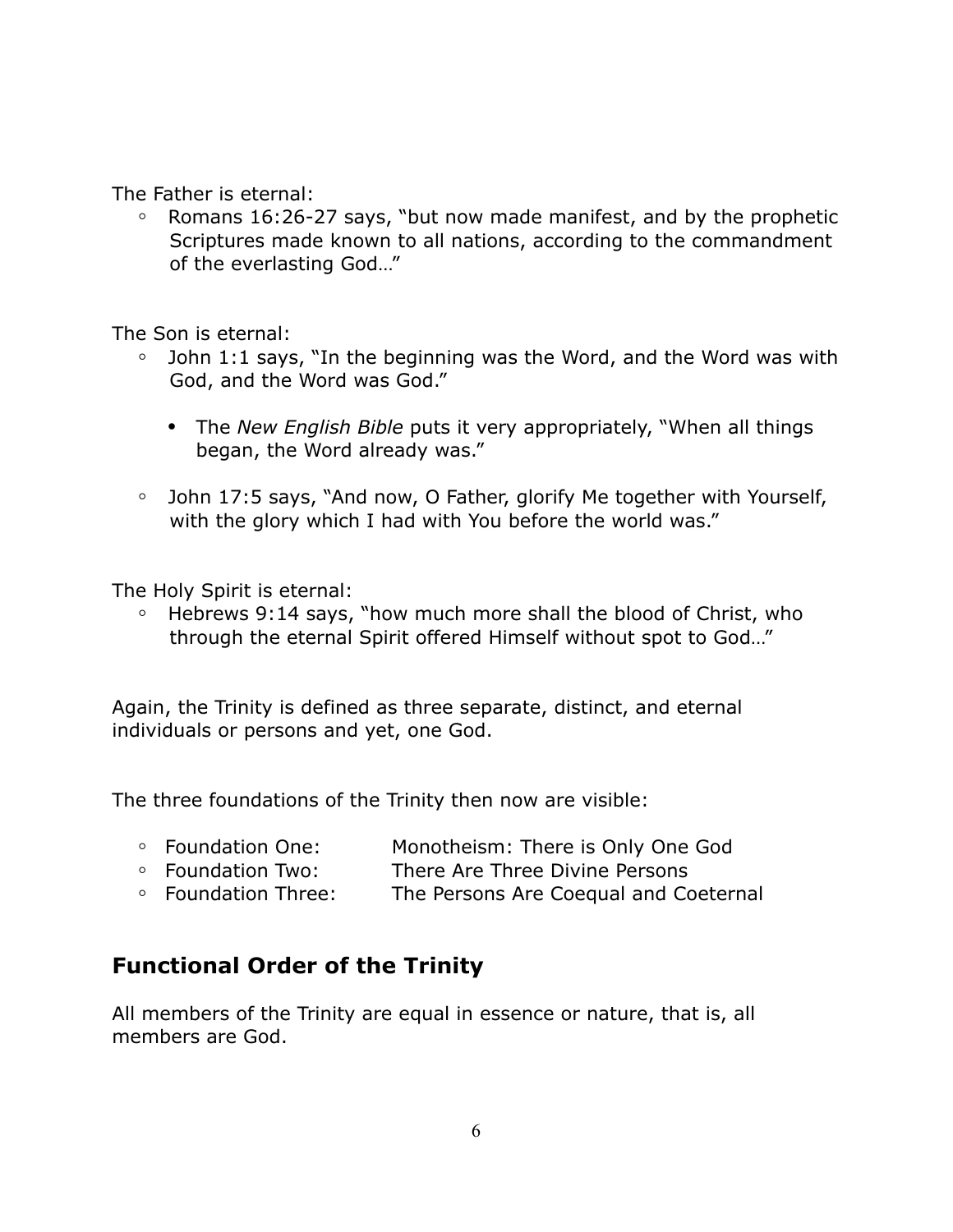The Father is 100% God, the Son is 100% God and the Holy Spirit is 100% God.

With that said, there are different functions within the Trinity:

- **◦** The Function of the Father:
	- **•** The Father is the "Source, Sender, and Planner of salvation."9

He is the Creator, the Source of all things (Genesis 1:1) He sent His only-begotten, His unique Son (John 3:16) He is the Planner of salvation (Ephesians 2:8,9; Matthew 10:32)

- **◦** The Function of the Son:
	- **•** The Son is the one that was sent to die and achieve salvation for those who are His.

He was sent by the Father (John 20:21) He seeks those who are lost (Luke 19:9,10) His purpose was to die for you and me (John 12:27)

- **◦** The Function of the Holy Spirit:
	- **•** The Holy Spirit is the *executor* of the plans of God. In other words, He is the one who carries out Gods purposes and plans.

He guides to truth (John 16:13) He reveals Jesus to us (John 16:14) He comforts (John 14:16) He gives us wisdom (Ephesians 1:17) He prays for believers (Romans 8:27) He gives believers power (Acts 1:8) Helps us in our weaknesses (Romans 8:26) Gives believers spiritual gifts (1 Corinthians 12:11) Gives us spiritual fruit (Galatians 5:22-23)

It is important to remember that "*difference in function does not indicate inferiority in nature*."10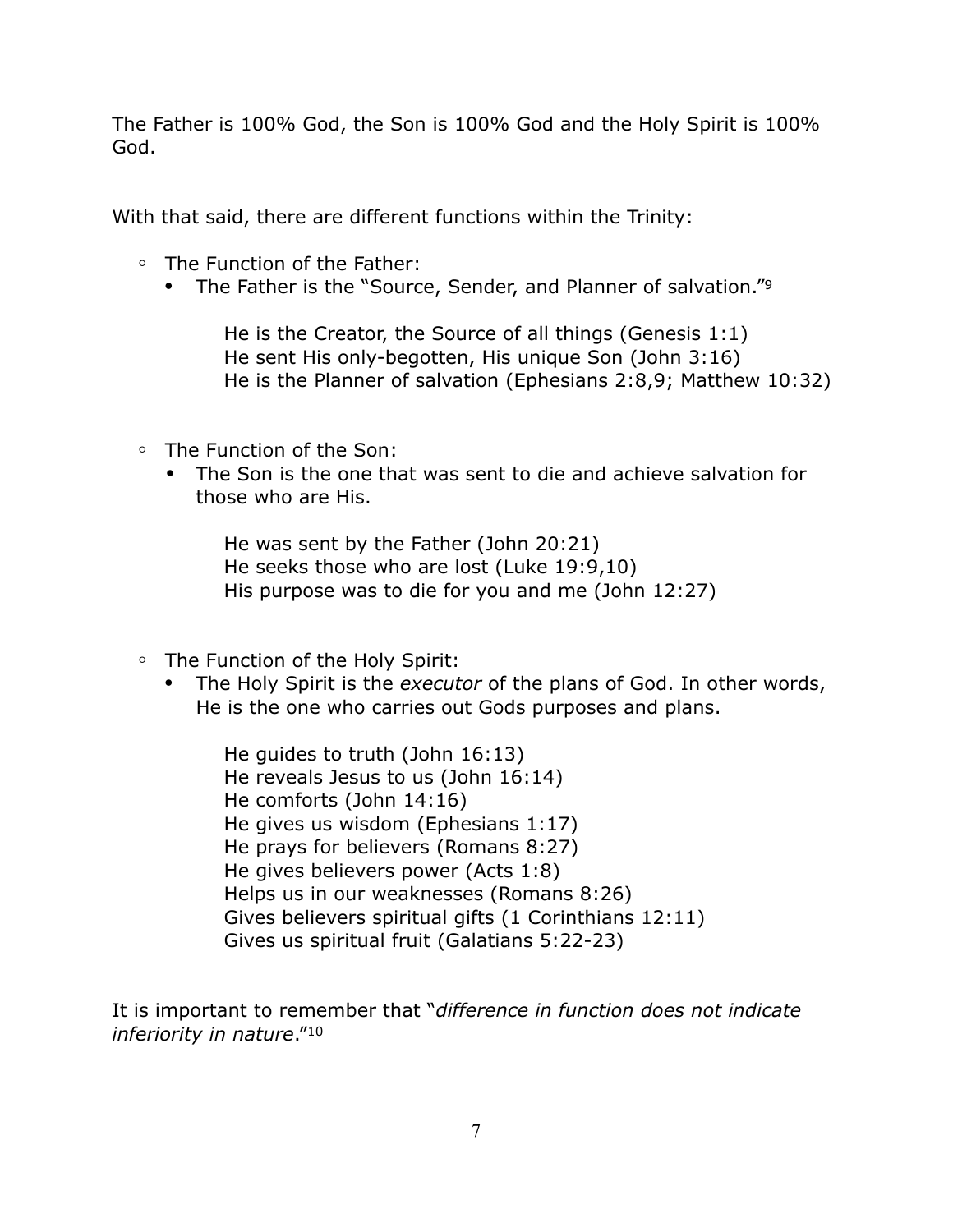Because the Son has a different *function* than the Father or the Holy Spirit has a different *function* than the Son does not mean that they are any less God than the others of the Trinity.

In summary, the Father "is the planner and the source, the Son is the accomplisher and the means and the Holy Spirit is the applier and effecter of salvation to believers."<sup>11</sup>

Now, when talking to someone about the Trinity, it will undoubtedly be brought up that the word "Trinity" is not in the Bible. That's OK, the word "Bible" isn't in the Bible either or the word "Theocracy" but what is there, are the concepts.

If you find it hard to understand the concept of the Trinity, welcome to the club. Our limited human understanding makes it a difficult concept. We can apprehend the concept of the Trinity even though we may not fully comprehend the concept of the Trinity.

Basically, human beings cannot possibly or fully understand everything there is to know about the incomprehensible God.

- **◦** Job 11:7 says, "Can you discover the depths of God? Can you discover the limits of the Almighty?"
- **◦** Psalm 139:6 says, "Such knowledge is too wonderful for me; It is too high, I cannot attain to it."
- **◦** Isaiah 55:8-9 says, "'For My thoughts are not your thoughts, neither are your ways My ways,' declares the LORD. 'As the heavens are higher than the earth, so are My ways higher than your ways and My thoughts than your thoughts.'"
- **◦** Romans 11:33 says, "Oh, the depth of the riches of the wisdom and knowledge of God! How unsearchable His judgments, and His paths beyond tracing out!"
- **◦** 1 Corinthians 13:12 says, "Now we see but a poor reflection; then we shall see face to face. Now I know in part; then I shall know fully, even as I am fully known."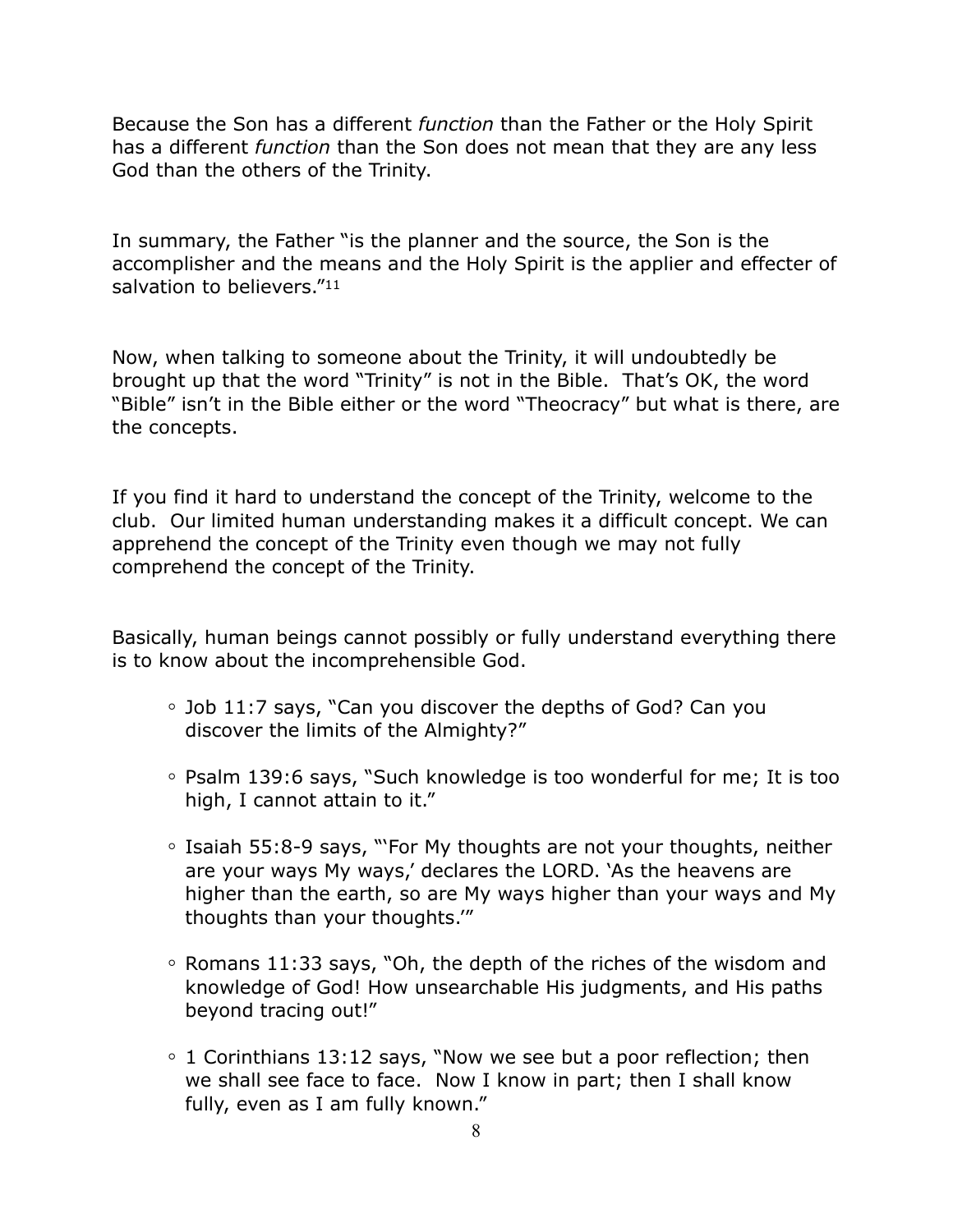We must accept that the finite mind cannot fully understand the infinite. If we could wrap our minds around God, it would show either that God was no god or we have invented a god that only our minds could comprehend. The concept of the Trinity actually argues for the existence of God. Now that we've defined our terms, let's see what the Trinity is not and then move on to what the Bible has to say about the Trinity.

### **What the Trinity is not…**

The Father is *not* 1/3 of God, the Son 1/3 of God and the Spirit 1/3 of God. Each is fully God, coequal and coeternal with the others.

The Trinity is *not* Polytheistic (many Gods) as is common in Mormonism.

The Trinity is *not* Modalistic (one God in different modes) also known as "Jesus Only" and "Oneness Pentecostalism".

The Trinity is *not* Pantheistic (God is all and all is God) as is common in Hinduism.

The Trinity is *not* three Gods  $(1+1+1=3)$  but one God  $(1x1x1=1)$ .

# **The Trinity in the Old Testament**

As mentioned above, Deuteronomy 6:4 or the *Shema* was the prayer each morning of the faithful Jew and defined his faith and provided the foundation of his religion.

Deuteronomy 6:4 says, "Hear, O Israel; The LORD our God, the LORD is one!"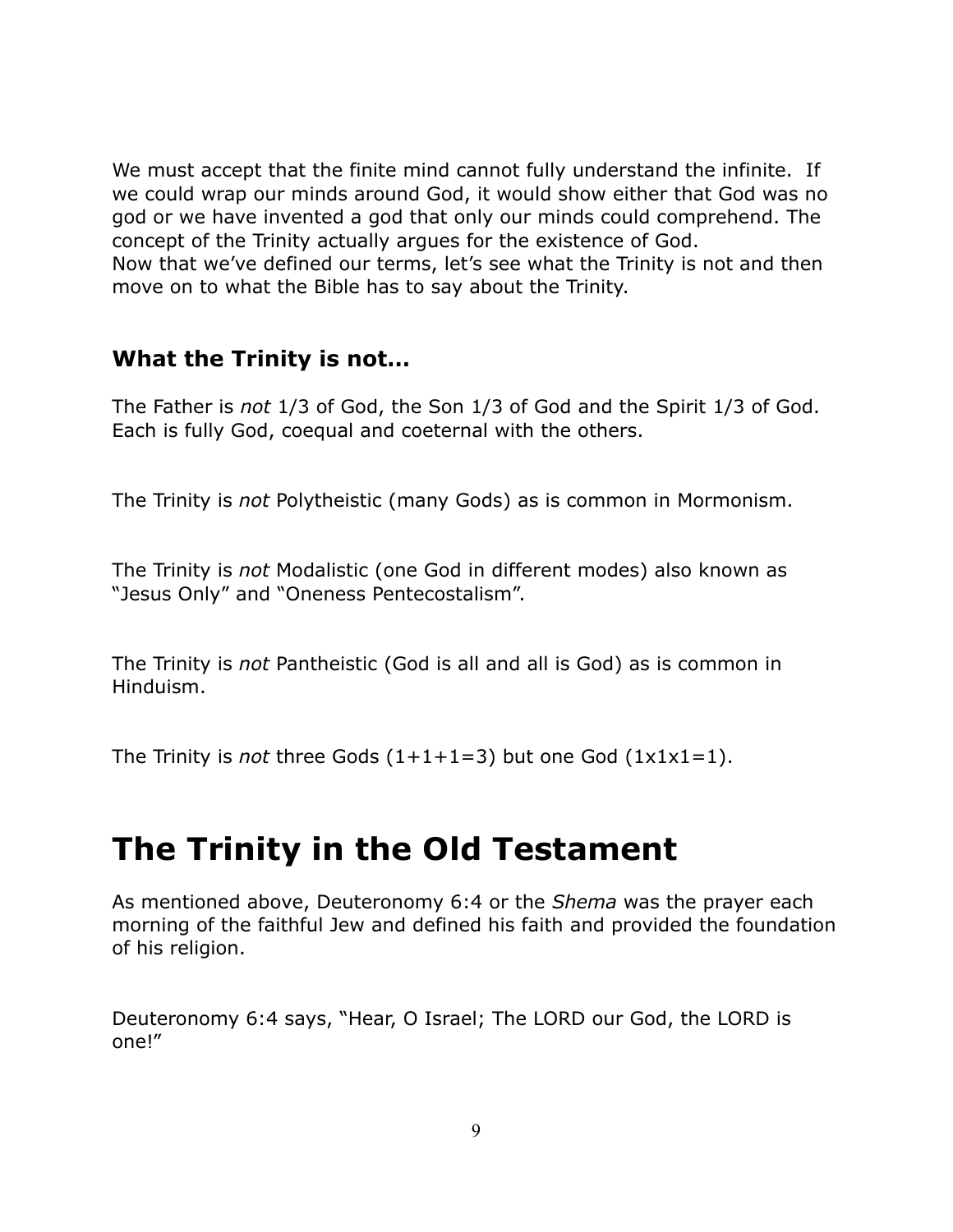There are nine different words in Hebrew used to represent "one."

What's interesting is the word used in the *Shema*, in Hebrew is *echad.*

This word means "united, alike, alone, altogether" but it also speaks of "compound oneness in which a number of things together are described as "one."12

Dr. Robert Morey describes other uses of the word אהד or *echad* as used in the Old Testament:

- 1. Gen. 1:5: The יןם אהד) first day) is a combination of two things the evening and the morning.
- 2. Gen. 2:24: Adam and Eve became אהד לכשד) one flesh). They were one, but two and two, but one.
- 3. Gen. 3:22: Adam and Eve became הוא (one) with God. But they did not lose their personhood when they became "one" with God.
- 4. Gen. 11:6: The people were  $7\overline{0}N$  (one). They were, thus, "one" and "many" at the same time.
- 5. See also Gen. 34:16, 22; 2 Chron. 30:12; Ezra 2:64; Jer. 32:39

We can see that in the *Shema* the multi-personal nature of God is established. We see "unity" which literally means "oneness."

# **The Plural Pronouns**

*Plural pronouns* are words such as "Us", "We", and "Our." When we look in the Old Testament, we would expect a Trinitarian God to speak of Himself in such a manner.

**◦** Genesis 1:26-27 says, "Then God said, 'Let *Us* make man in *Our* image, according to *Our* likeness…So God created man in *His own* image; in the image of God He created him; male and female He created them." (emphasis added)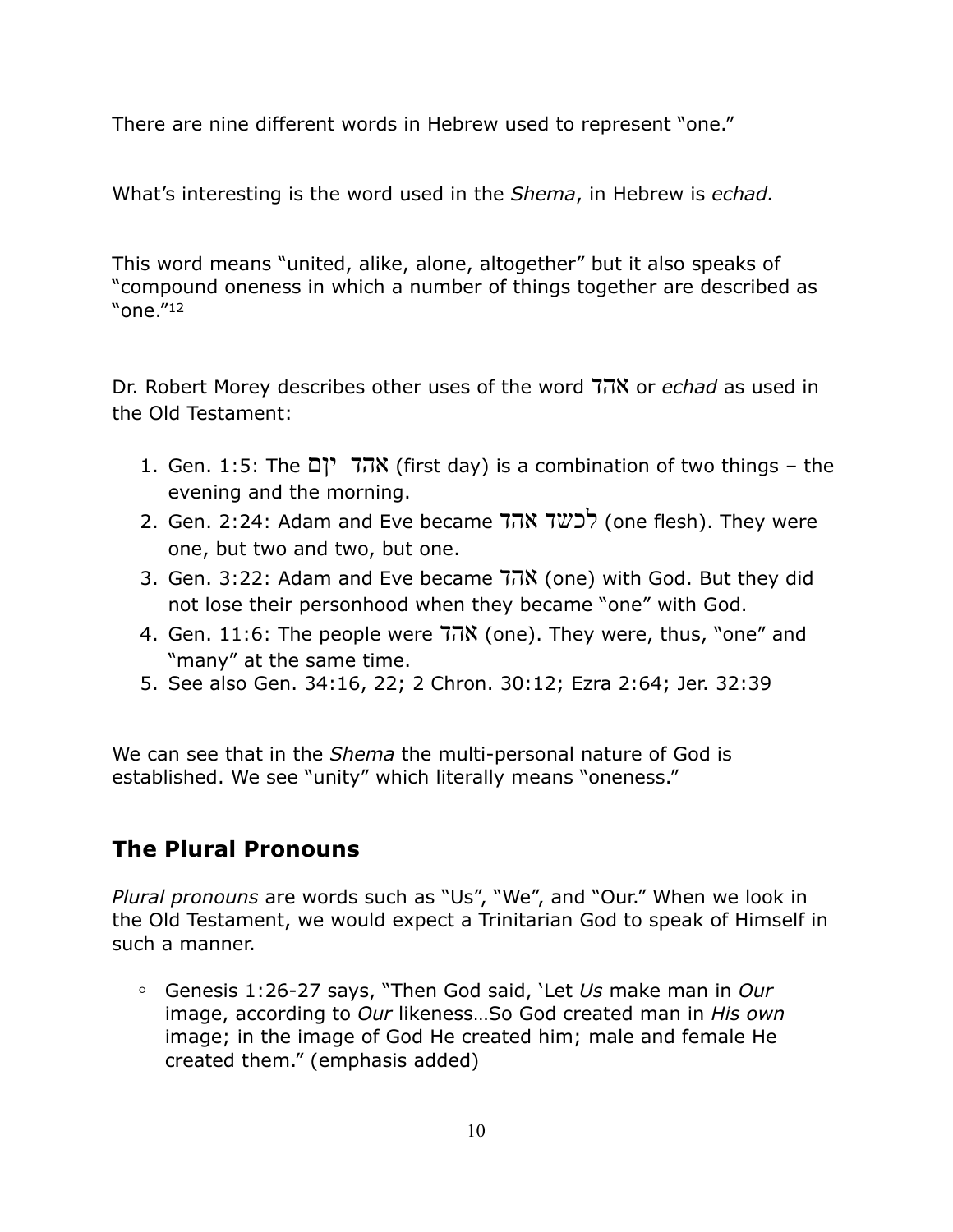- **◦** Genesis 3:22 says, "Then God said, 'Behold, the man has become like one of *Us*…"
- **◦** Genesis 11:7-9 says, "'Come, let *Us* go down and there confuse their language, that they may not understand one another's speech.'"

Much has been said that when God uses plural pronouns, that it's nothing more than "plural of majesty" language, much like Victoria, the Queen of England, reportedly stating "We are not amused."

This can be no further from the truth since this is a recent grammatical invention that cannot be read back into ancient documents.

Rabbi Tzvi Nassi, professor at Oxford University comments:

**◦** "Everyone who is acquainted with the rudiments of the Hebrew and Chaldee languages must know that God, in the holy Writings, very often spoke of Himself in the plural. The passages are numerous… Pharaoh, Nebuchadnezzar, David, and all the other kings throughout (the Law, the Prophets, and the Hagiographa) speak in the singular, and not as modern kings in the plural. They do not say *we*, but I, command; as in Gen. 41:41; Dan. 3:29; Ezra. 1:2."13

# **The Plural Persons**

*Plural persons* are those times, in Scripture, when God refers to one of the other Persons of the Trinity as God. When we look in the Old Testament, we would expect a Trinitarian God to speak in such a manner.

Genesis 19:24 says, "Then the LORD [Yahweh] rained down brimstone and fire on Sodom and Gomorrah, from the LORD [Yahweh] out of the heavens."

In fact, the early church recognized that this verse referred to Jesus [Yahweh] calling down fire from God the Father [Yahweh] from heaven.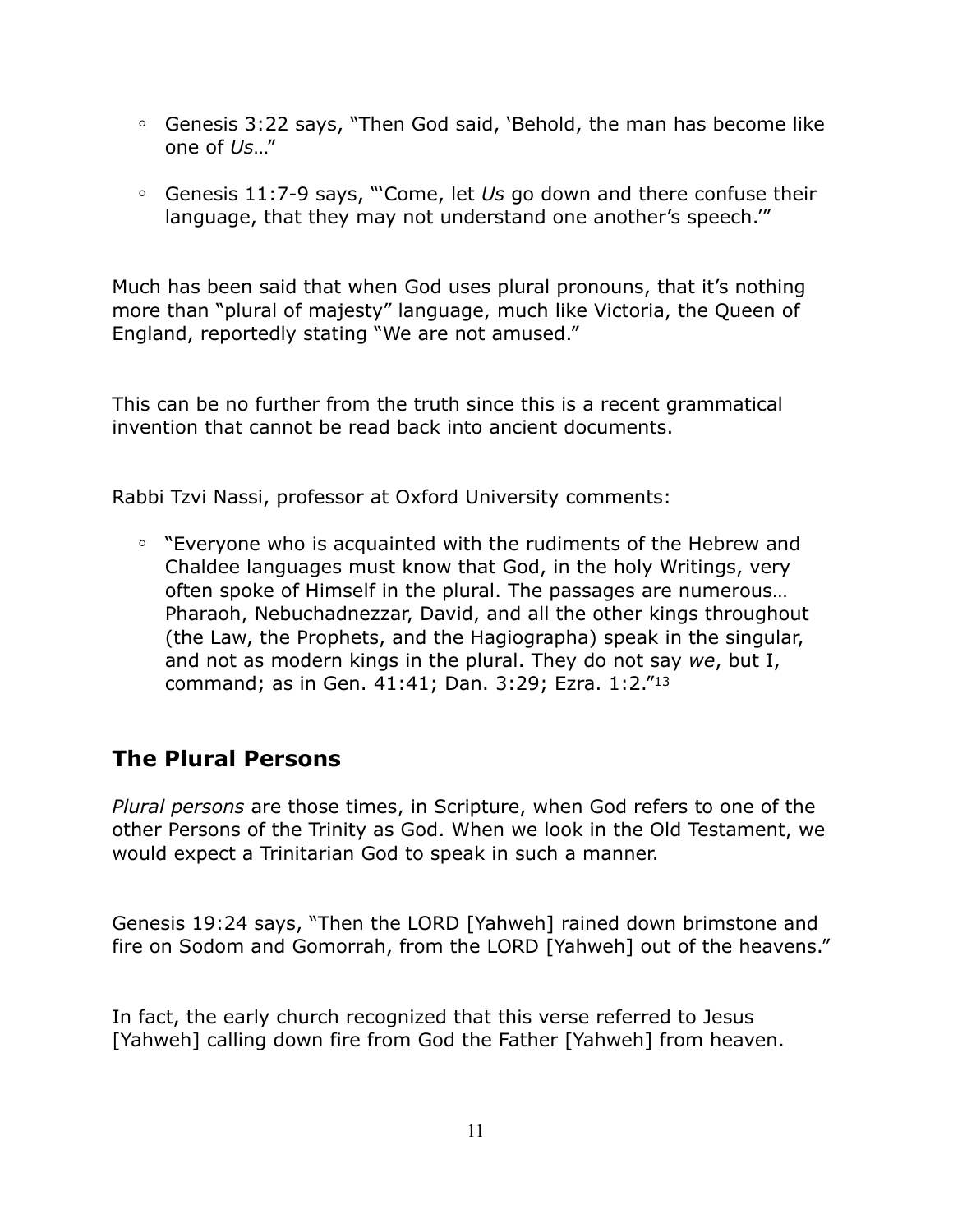For example, the *Council of Sirmium (*AD 347-359) stated, "the Son of God brought down the rain from God the Father."14

The German reformer, Martin Luther (1483-1546) commented:

**◦** "We may note also the fact that Moses here says that the Lord (Jehovah) rained fire and brimstone from the Lord (Jehovah). This mode of speaking greatly irks the Jews and they try in vain to explain it. But Moses mentions Jehovah twice to show that there is but one God, but that in this one God there are three distinct persons."15

And Dr. Henry M. Morris (1918-2006), founder of *Creation Research Society* says:

**◦** "This verse seems to note that two persons of the Godhead were participating. "The LORD" (evidently the one manifested to Abraham) called down the judgment, but it came from "the LORD" out of heaven."16

Another example of the *Plural Persons* is found in Psalm 45:6, 7:

- **◦** "Your throne, O God, is forever and ever; a scepter of righteousness is the scepter of Your kingdom…Therefore God, Your God, has anointed You…"
	- **•** Hebrews 1:8, 9 uses this verse in reference to Christ's exaltation and dominion. In this verse, the Father acknowledges God the Son by the Fathers own testimony.

# **The Theophanies**

*Theophany* comes from the two Greek words *theo* (God) and *phainein* (to show forth) and it means "the appearance of God to man in human form."

If God took on the flesh of a human and talked, walked, conversed and fellowshipped with other people. This would establish a precedent to the coming of Jesus in the flesh or His Incarnation in the New Testament.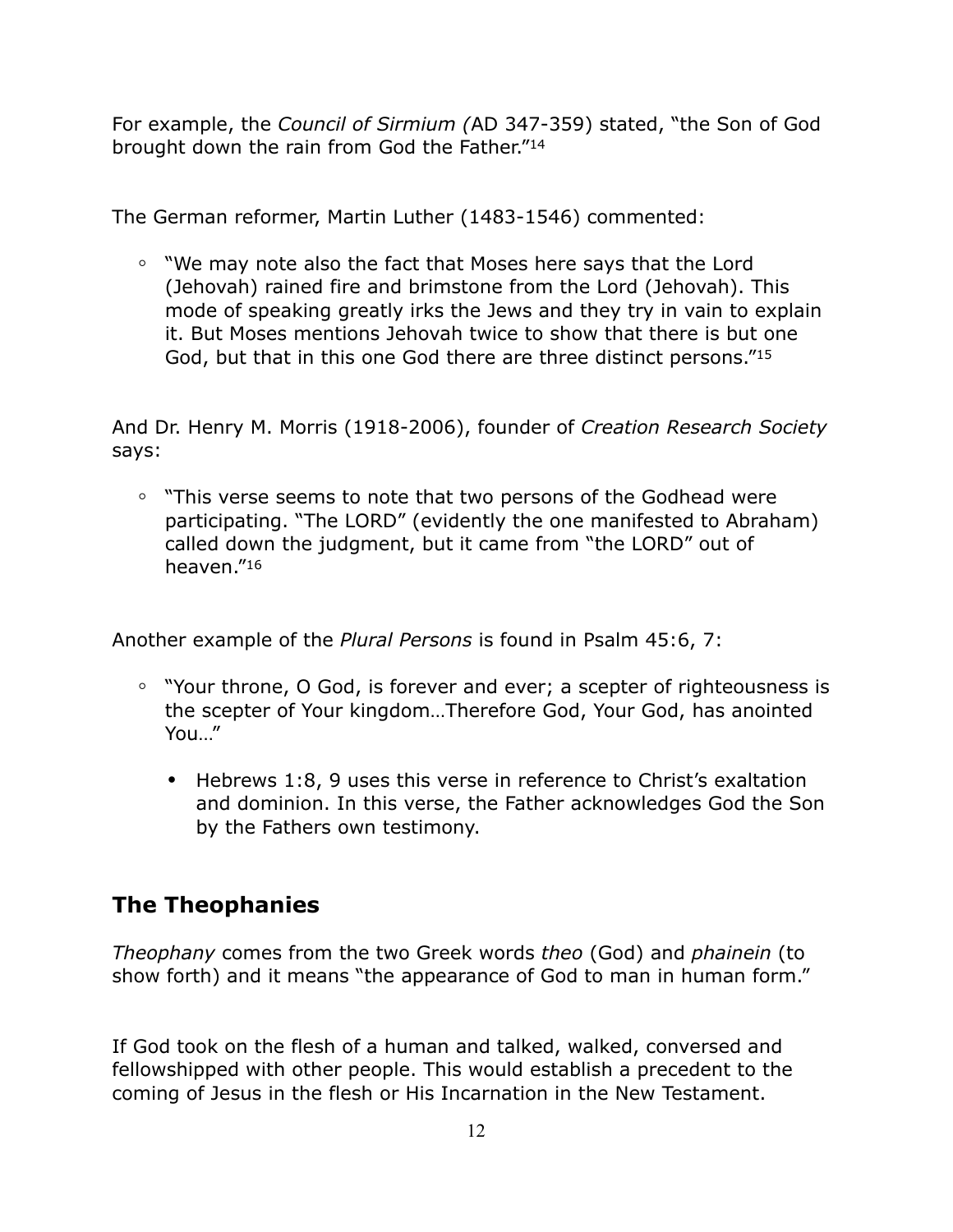As Trinitarians, we would not find this to be an issue as it provides further evidence for the Trinitarian position.

Theophanies are further proof that God is Triune in nature since this is the only way to explain the following verse in the New Testament.

**◦** John 1:18 says, "No one has seen God at any time. The only begotten Son, who is in the bosom of the Father, He has declared Him."

And yet, we have verses in the Old Testament that demonstrate that men have laid eyes upon God. How can this be?

Understand that when the Bible mentions God, it can mean God the Father, God the Son or God the Holy Spirit so the only way John 1:18 could be read is that "No one had seen God [the Father] at any time."

Let's take a look at some Old Testament Theophanies in which "God the Son" appeared to man.

In all the instances, *appeared* [Hebrew: ra'ah] means "a literal manifestation or appearance that was seen with the physical eye."

Dr. Robert Morey says, "It [is] not a vision within the head, but a literal appearance before the eyes…The word דאה] ra'ah] is the normal Hebrew word to describe what is exposed to the eye of man."<sup>17</sup>

- **◦** Genesis 12:7 says, "Then the LORD [Yahweh] *appeared* to Abram and said, 'To your descendents I will give this land.' And there he built an alter to the LORD, who had *appeared* to him."
- **◦** Genesis 18:1 says, "Then the LORD [Yahweh] *appeared* to him by the terebinth trees of Mamre."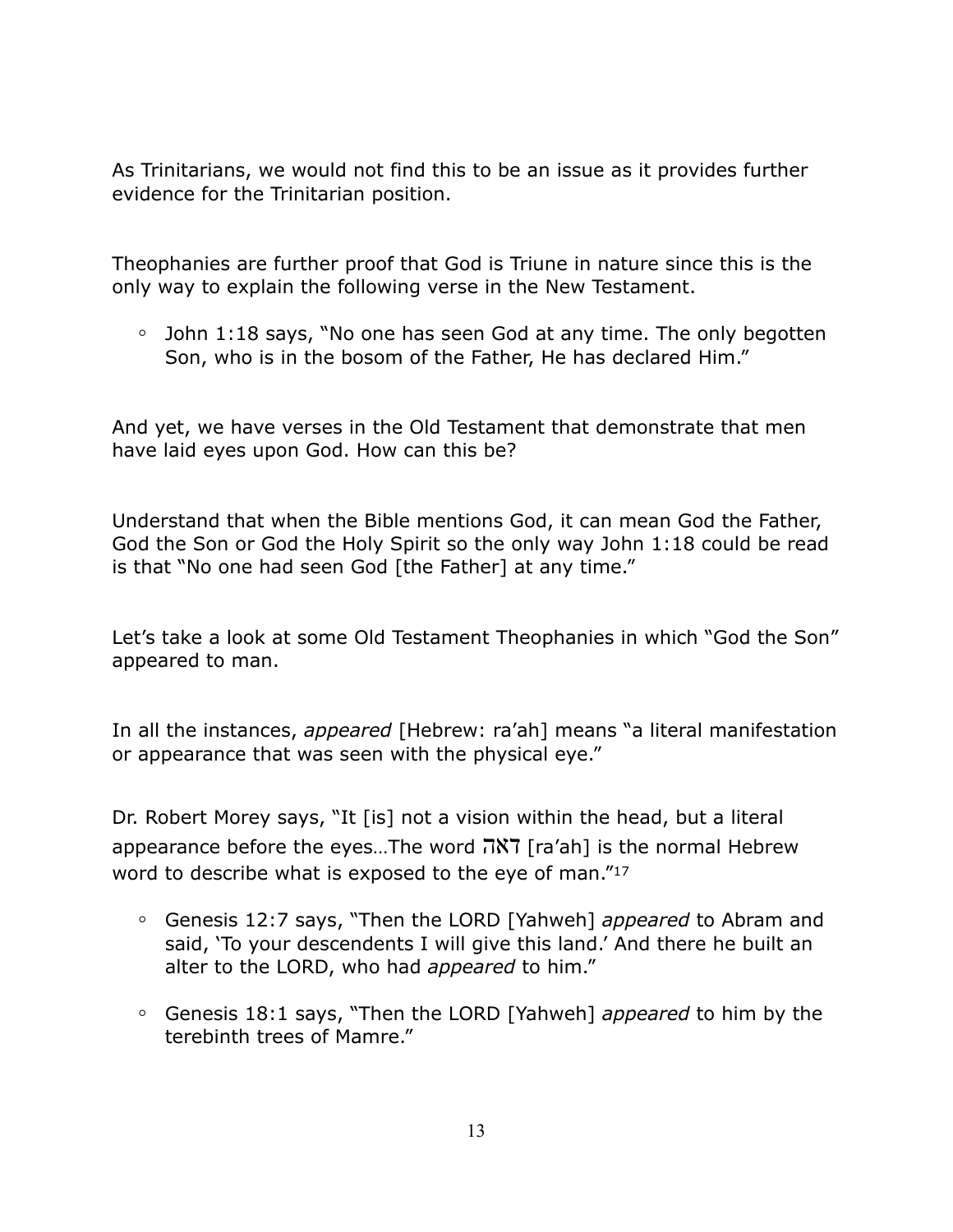- **◦** Genesis 26:2 says, "Then the LORD [Yahweh] *appeared* to him and said, 'Do not go down to Egypt; live in the land which I shall tell you.'"
- **◦** Genesis 26:24 says, "And the LORD [Yahweh] *appeared* to him the same night…"
- **◦** Genesis 35:1 says, "Then God said to Jacob, 'Arise, go up to Bethel and dwell there; and make an altar there to God, who *appeared* to you…"
- **◦** Genesis 35:9 says, "Then God *appeared* to Jacob again…"
- **◦** See also, Gen. 48:3; Ex. 3:16, 4:5, 6:3; Lev. 9:4, 16:2; Deut. 31:15; 1 Sam. 3:21; 1 Kings 3:5, 9:2, 11:9, 2 Chron. 3:1, 7:12.

Because Theophanies are abundant in the Old Testament they are one of the best ways to demonstrate the multi-personal nature of God as He defines himself in the Old Testament.

### **God the Father**

Since the doctrine of the Trinity starts with the Father, the first Person of the Trinity, we would expect to find verses in the Old Testament that call Yahweh, the Father.

These verses refer to a personal being that is not an "it" or a "thing" or an "impersonal force" but an actual personal being that has emotion, talks, thinks, acts, hears prayer and can and does respond to prayer.

The following verses demonstrate that the Father is God:

- **◦** Deuteronomy 32:6 says, "Do you thus deal with *Yahweh*…*Is He not your Father*, who bought you? (emphasis added)
- **◦** Isaiah 63:15-16 says, "Look down from heaven…Doubtless You are our Father, though Abraham was ignorant of us, and Israel does not acknowledge us. *You, O Yahweh, are our Father*; our redeemer from Everlasting is Your name." (emphasis added)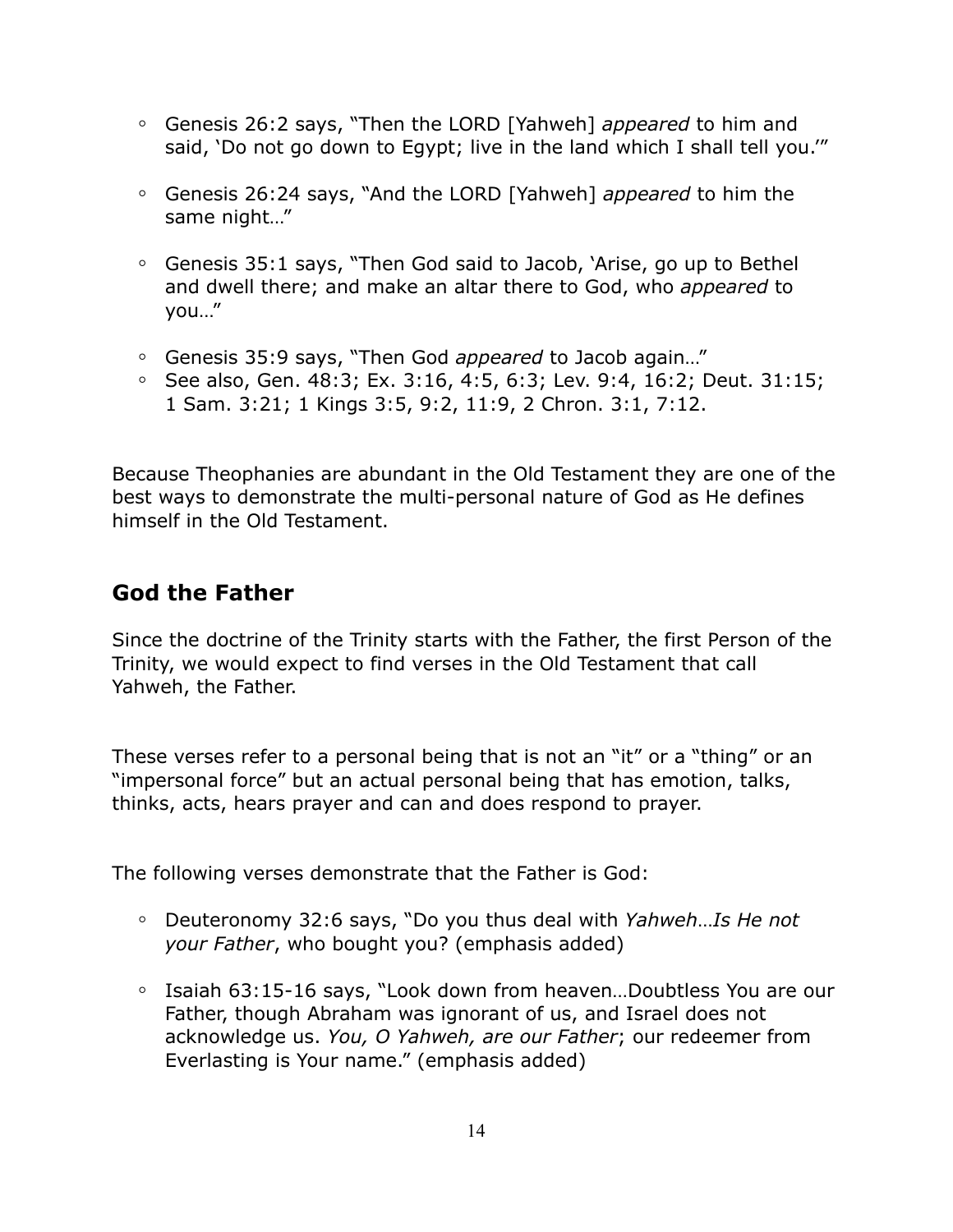- **•** Here is a clear indication of the personhood of God the Father. An impersonal being could not look down and see or have zeal and strength. Isaiah is clearly praying to a Personal God who he expects to answer his prayer.
- **◦** Isaiah 64:8 says, "But now, *O Yahweh, You are our Father*; we are the clay, and You our potter." (emphasis added)
- **◦** Malachi 2:10 says, "*Have we not all one Father?* Has not one God created us?" (emphasis added)
	- **•** The above verse is what is referred to as *Hebrew Parallelism*. The idea is said once and then repeated a second time with different wording.

"The one Father, (it appears from the parallel), is manifestly Almighty God, as the Jews said to our Lord, "We have one Father, even God."18

As seen in the verses above, as Trinitarians, we are not surprised to find that in the Scriptures, the Father is called God.

### **God the Son**

The second person of the Trinity is God the Son and as with God the Father, we would expect to find Old Testament passages showing that God the Son has personhood and is called God.

- **◦** Proverbs 30:4 says, "Who has ascended into heaven, or descended? Who has gathered the wind in His fists? Who has bound the waters in a garment? Who has established all the ends of the earth? What is His name, *and what is His son's name*, if you know?"
	- **•** "The question, **What is His name?** asks what His true character is like. The inquiry, What is **the name of His son?** Suggests the question, "Has He imparted His nature or attributes to any other who may in any sense be called His 'Son'?"<sup>19</sup>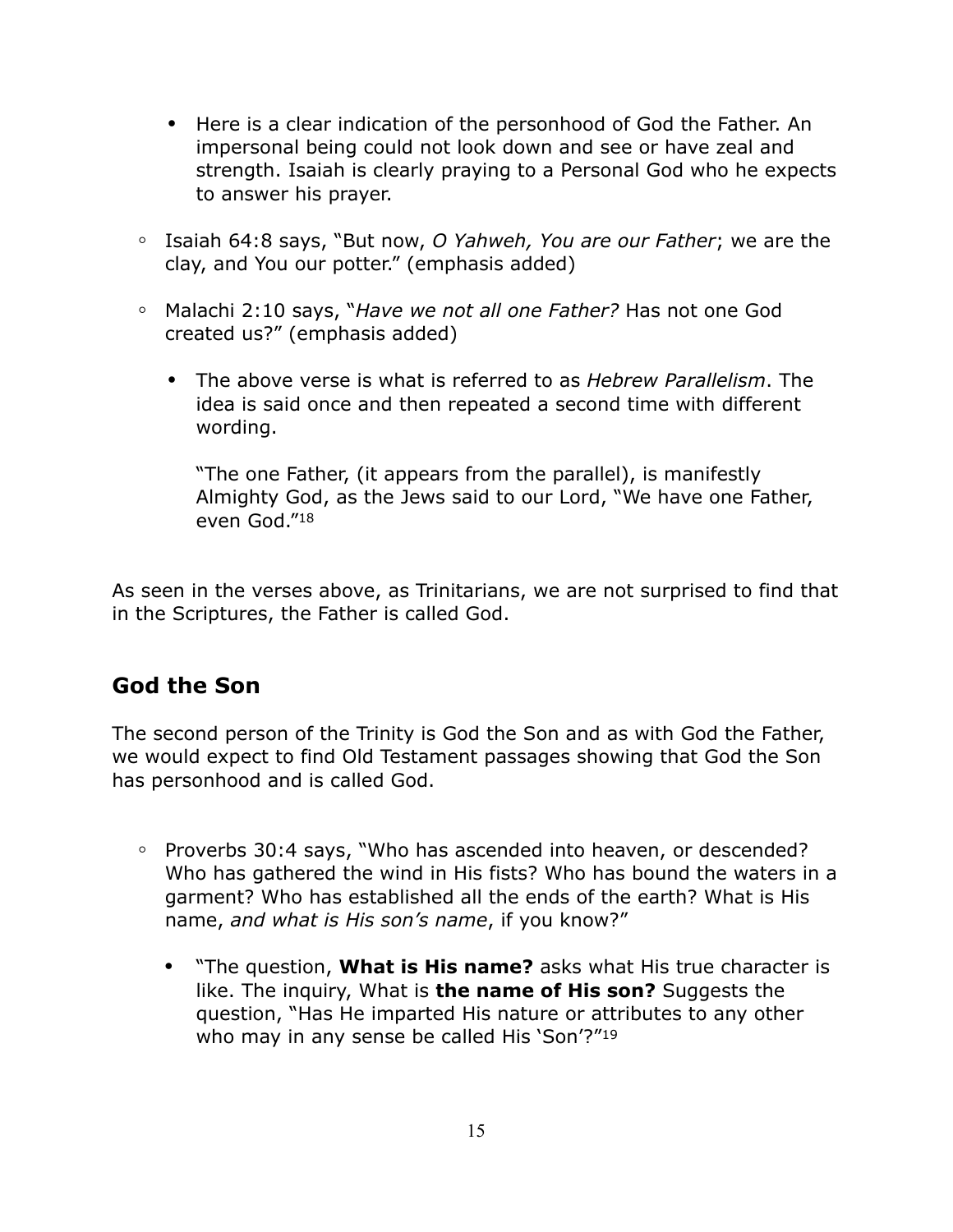- **◦** Isaiah 7:14 says, "Therefore the Lord Himself will give you a sign: Behold, the virgin shall conceive and bear a Son, and shall call His name Immanuel."
	- **•** This verse is used in Matthew 1:23 which says, "'Behold, the virgin shall be with child, and they shall call His name Immanuel,' which is translated, 'God with us.'"
- **◦** Isaiah 9:6 says, "For unto us a Child is born, unto us a Son is given; and the government will be upon His shoulder. And His name will be called Wonderful, Counselor, *Mighty God*, Everlasting Father, Prince of Peace." (emphasis added)

These and other verses in the Old Testament are Messianic prophecies that foretell the "Son of God" who will appear and who is God Incarnate.

As a Trinitarian, we would expect to see these glimpses and fore shadowing of Jesus Christ to come.

Jesus is revealed in the Old Testament as a person, a child that will be born and again not as an impersonal force. He is shown as 'God with us' and not a created being.

# **God the Holy Spirit**

Again, if the Trinitarian position is true, we would expect to find verses in the Old Testament that demonstrate that the Holy Spirit has attributes of deity, that He is not an impersonal force like "electricity" but a personal being, the third Person of the Trinity.

When we look in the Old Testament, we find that there are approximately 62 verses that point to the Holy Spirit as God.

Dr. Robert Morey says:

**◦** "There are actually more references to the Spirit in the Old Testament than all references to the Father and the Son combined."20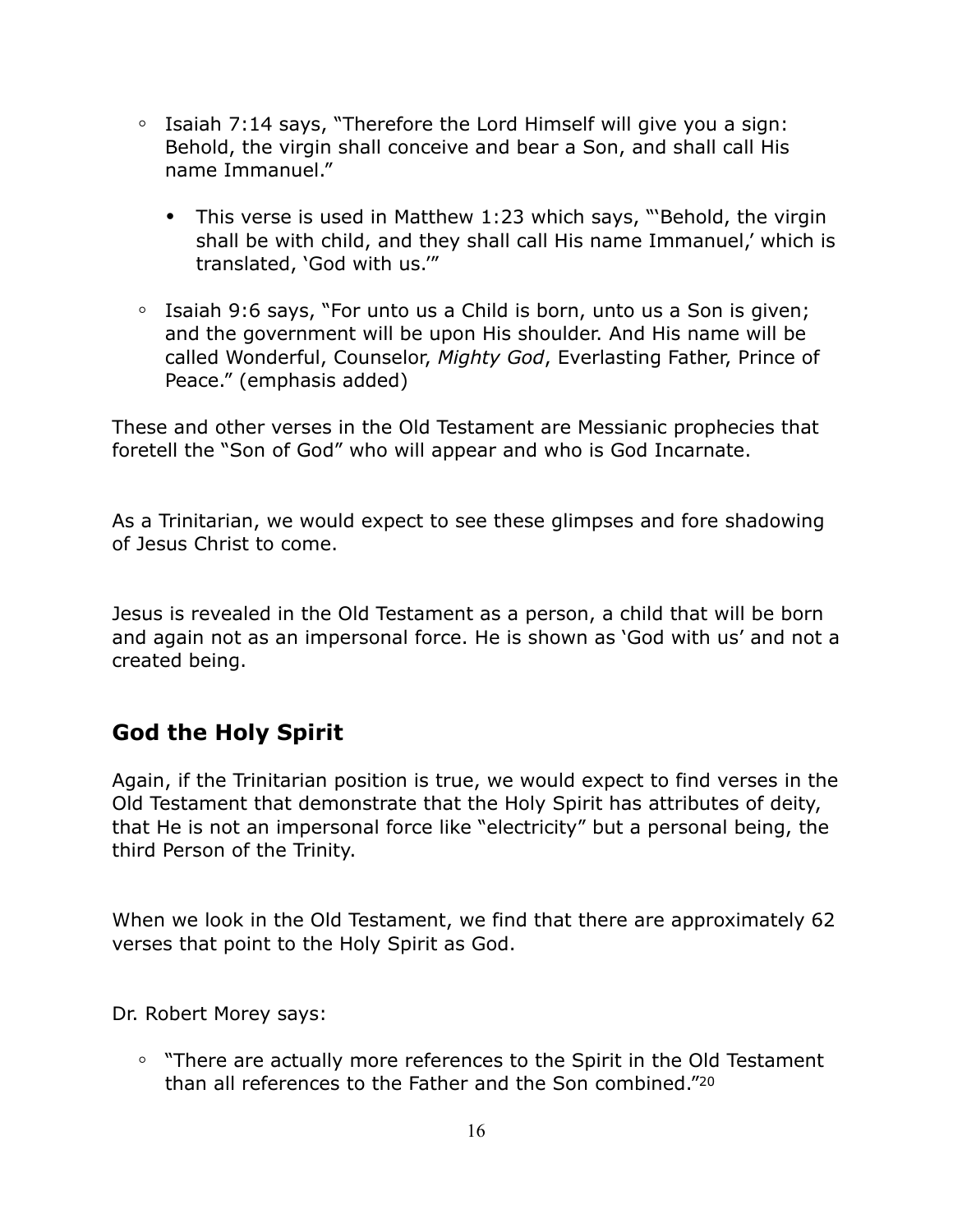Let's take a look at some verses that demonstrate that the Holy Spirit is indeed God and has personal attributes that only a person can have:

- **◦** Isaiah 63:10 says, "But they rebelled and grieved His Holy Spirit; So He turned Himself against them as an enemy, He fought against them."
	- **•** Notice here that "His Holy Spirit" *grieved* [Hebrew: *atsab*] and it means "worry, pain, displease, hurt or be sorry." Only a person can be grieved – not an impersonal force.
	- **•** The same word is used of David in 2 Samuel 19:1-2 when he found out his son Absalom was dead.
	- **•** And the same word is used of God in Genesis 6:6 when we are told that "He was *grieved* in His heart."
- **◦** Micah 2:7 says, "Is it being said, O house of Jacob: 'Is the Spirit of the LORD impatient? Are these His doings?'" NASB
	- **•** So, the question that is being asked here is if the "Spirit of the LORD" can become impatient or angry. The Jews believed that the Spirit was a Person that could become annoyed at the sin of man.
- **◦** 1 Kings 22:24 says, "Then Zedekiah the son of Chenaanah came near and struck Micaiah on the cheek and said, 'How did the Spirit of Yahweh pass from me to speak to you?'" NASB
	- **•** Here we're told that the "Spirit of the LORD" speaks.
- **◦** 2 Samuel 23:2 says, "The Spirit of the LORD spoke by me, and His word was on my tongue."
	- **•** Here we see that the "Sprit of the LORD" is speaking and of course, only a Person, with consciousness, can speak.
- **◦** Nehemiah 9:30-31 says, "Yet for many years You had patience with them, and *testified* against them by Your Spirit in your prophets…For you are God." (emphasis added)
	- **•** Again we see that the Holy Spirit has traits of personhood since only a person can testify.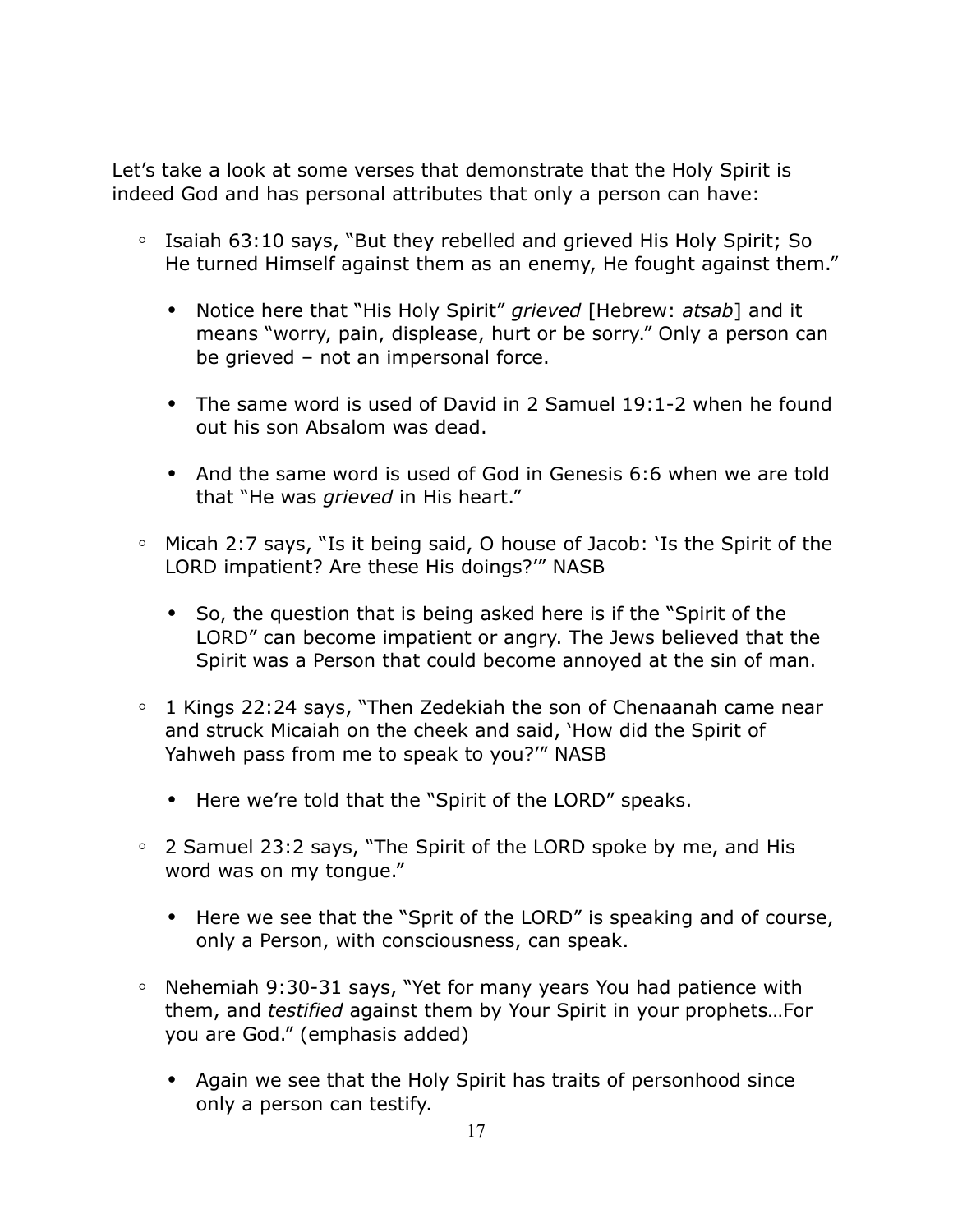- **◦** Psalm 139:7 says, "Where can I go from Your Spirit? Or where can I flee from Your presence?"
	- **•** Here we see that the Spirit of God is *omnipresent* or everywhere present at the same time – obviously only God is omnipresent.

When we look at the whole panoply of Scripture, we can see that Gods Triune nature can be seen in the **Plural Pronouns**, the **Plural Persons**, the **Theophanies**, and in the descriptions and attributes of **God the Father**, **God the Son**, and **God the Holy Spirit**.

It's rather obvious when we take Old Testament Scripture as a whole and not out of context that God is Triune in nature and that is how He has revealed Himself to us.

# **The Trinity in the New Testament**

Just as with the Old Testament, we would expect to see verses in the New Testament that point out that the Father, Jesus and the Holy Spirit have attributes that only a person can have.

Obviously a "non-personal force" could not be called God, just as a carved wooden idol could not rightly be called God.

Remember the definition of the Trinity that we gave earlier:

**◦** "Within the one Being that is God, there exists eternally three coequal and coeternal *persons*, namely, the Father, the Son, and the Holy Spirit."21 (emphasis added)

### **God the Father**

It's very much assumed that there is a Person called the "Father" who is called God in the Scriptures. In other words, Trinitarians spend little time talking about the personhood of God the Father because it's pretty much a given.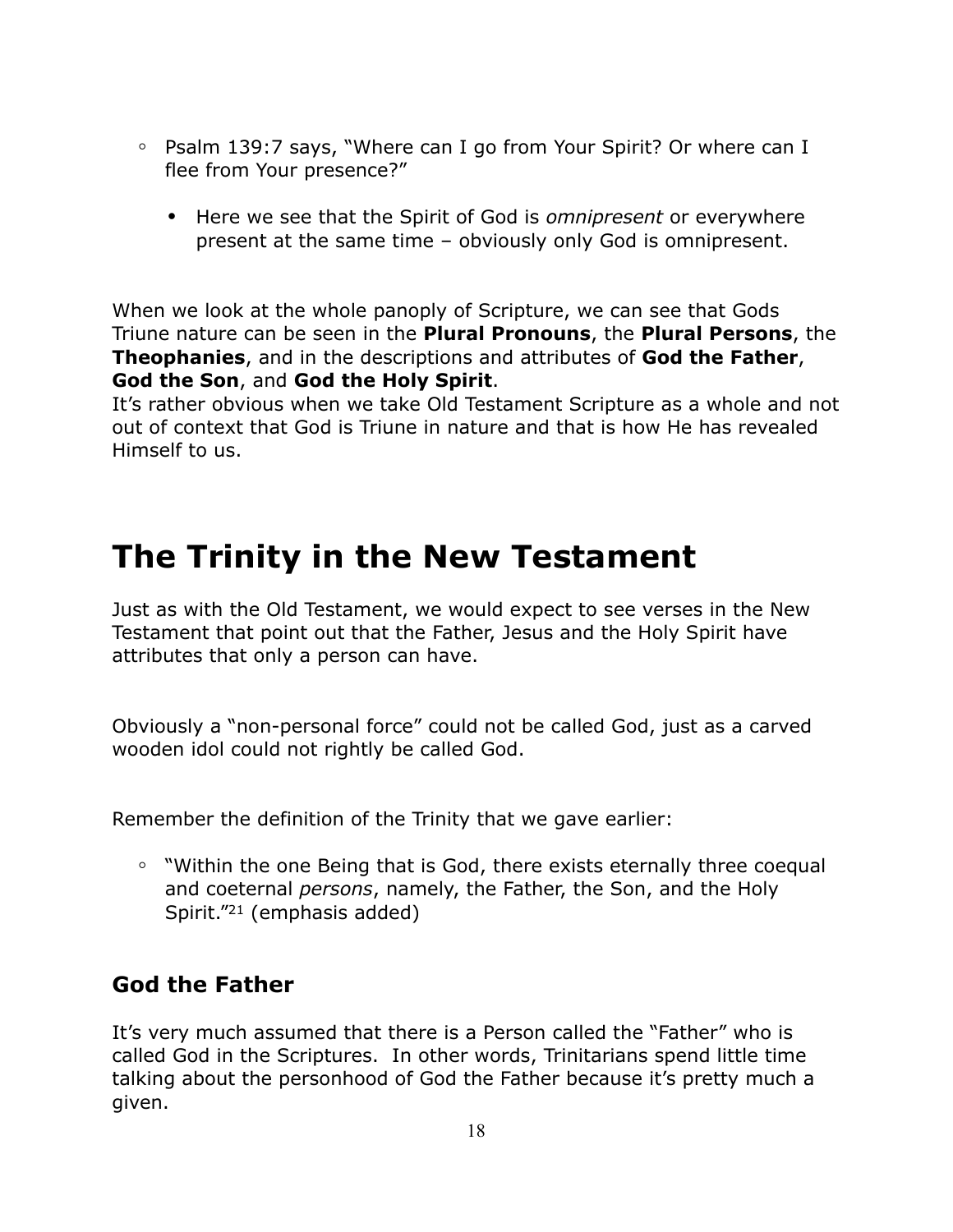We know that the Father is a person due to the fact that He does things and says things that only a Person can say.

- **◦** He knows (Matthew 6:8, 32)
- **◦** He speaks (Matthew 3:17)
- **◦** He sees (Matthew 6:4,6)
- **◦** He loves (1 John 3:1)
- **◦** He wills (Matthew 7:21)
- **◦** He sends (1 John 4:14)

As Trinitarians, we are not surprised to find that the Father is referred to in Scripture as "He," "His," and "Him"

**◦** Matthew 5:45 says, "that you may be sons of your Father in heaven; for *He* makes *His* sun rise on the evil and on the good, and sends rain on the just and on the unjust." (emphasis added)

One of the best verses that demonstrate the personhood of the Father can be found in 1 John 1:3:

- **◦** "that which we have seen and heard we declare to you, that you may have fellowship with us; and truly our fellowship is with the Father and with His Son Jesus Christ."
	- **•** The word *fellowship* [Greek: *koinonia*], means "to communicate, communication, participation or social intercourse."
	- **•** Notice that *fellowship* is used with other believers, with God the Father and with Jesus Christ His Son. In other words, *fellowship* is used in reference to persons.

So, not only do we know that the Father is a Person with personality based on the previous verses, but also that the Father is God with attributes that only deity would have.

- **◦** He is omnipotent (Matthew 19:26; Revelation 19:6)
- **◦** He is omniscient (Psalm 147:5; Hebrews 4:13)
- **◦** He is omnipresent (1 Kings 8:27; Jeremiah 23:23, 24)
- **◦** He is eternal (Genesis 21:33; Isaiah 40:28)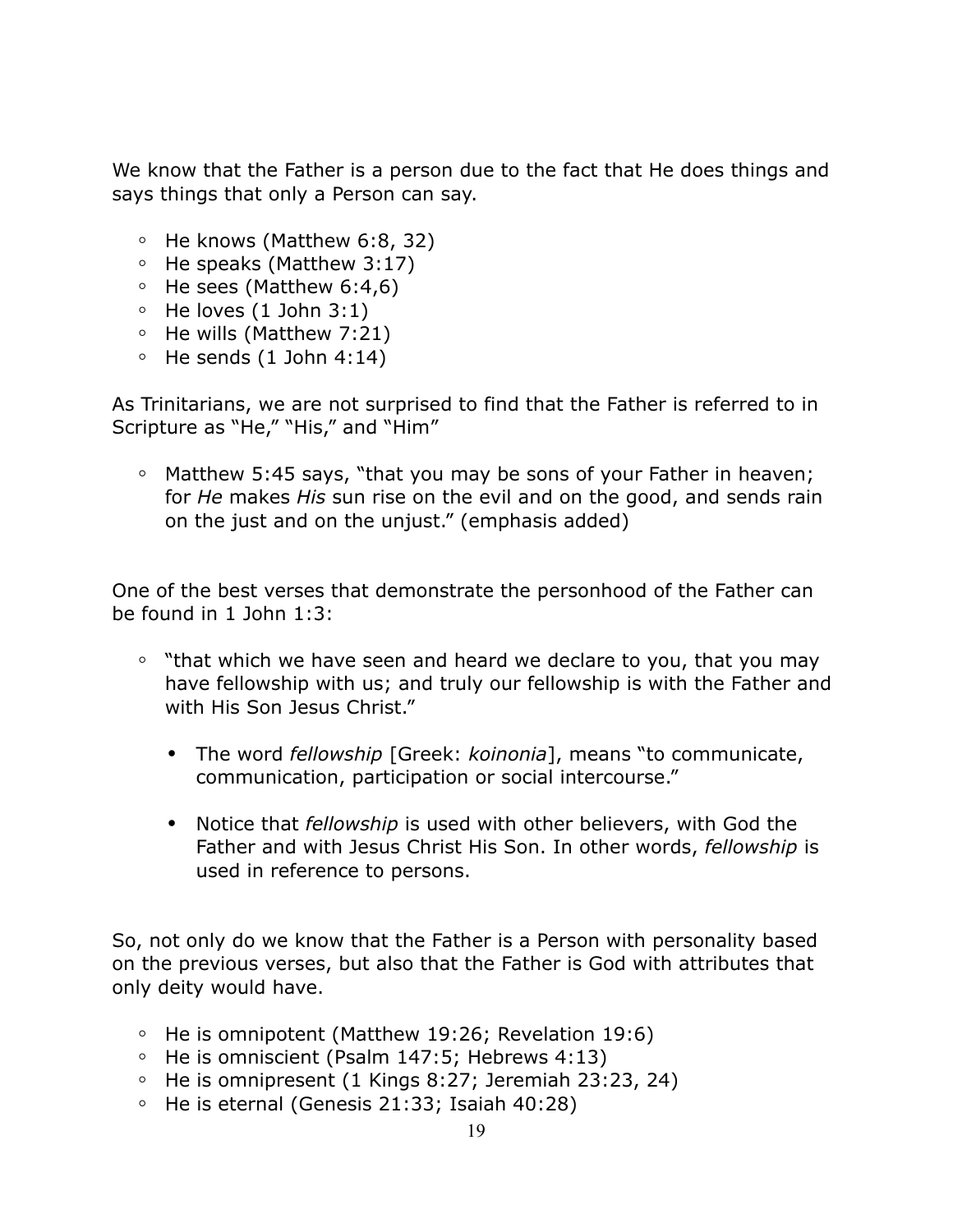- **◦** He is holy (Psalm 99:5, 9; 1 Peter 1:15)
- **◦** He is the creator (Genesis 1:1; Psalms 102:24, 25)

So now that we've demonstrated that the Father has personhood and attributes of deity, let's take a look at some verses that point to the fact that the Father is considered God by the writers of the New Testament.

- **◦** 1 Corinthians 8:6 says, "yet there is one God, the Father, of whom are all things…"
- **◦** Paul starts off saying, "Grace to you and peace from God our Father…" in 1 Corinthians 1:3; 2 Corinthians 1:2; Gal. 1:3; Eph. 1:2; Phil. 1:2; Col. 1:2 as well as others.
- **◦** Ephesians 1:3 says, "Blessed be the God and Father of our Lord Jesus Christ…"
- **◦** Ephesians 4:6 says, "one God and Father of all, who is above all, and through all, and in you all."

Bottom line, we see that the Father is a Person, that He has attributes of deity and the Scriptures call Him God.

### **God the Son**

Just as with the Father, we expect to find in the New Testament that Jesus has attributes of personhood by the things that He does and the things that He says.

In other words, if Jesus were a metaphor for a "force" or "a non-personal energy substance," we would not find attributes that only a person can have assigned to Him.

But, we find just the opposite as a Trinitarian would expect to find. For example we read that:

- **◦** He knows (John 2:24)
- **◦** He speaks (Matthew 5:1)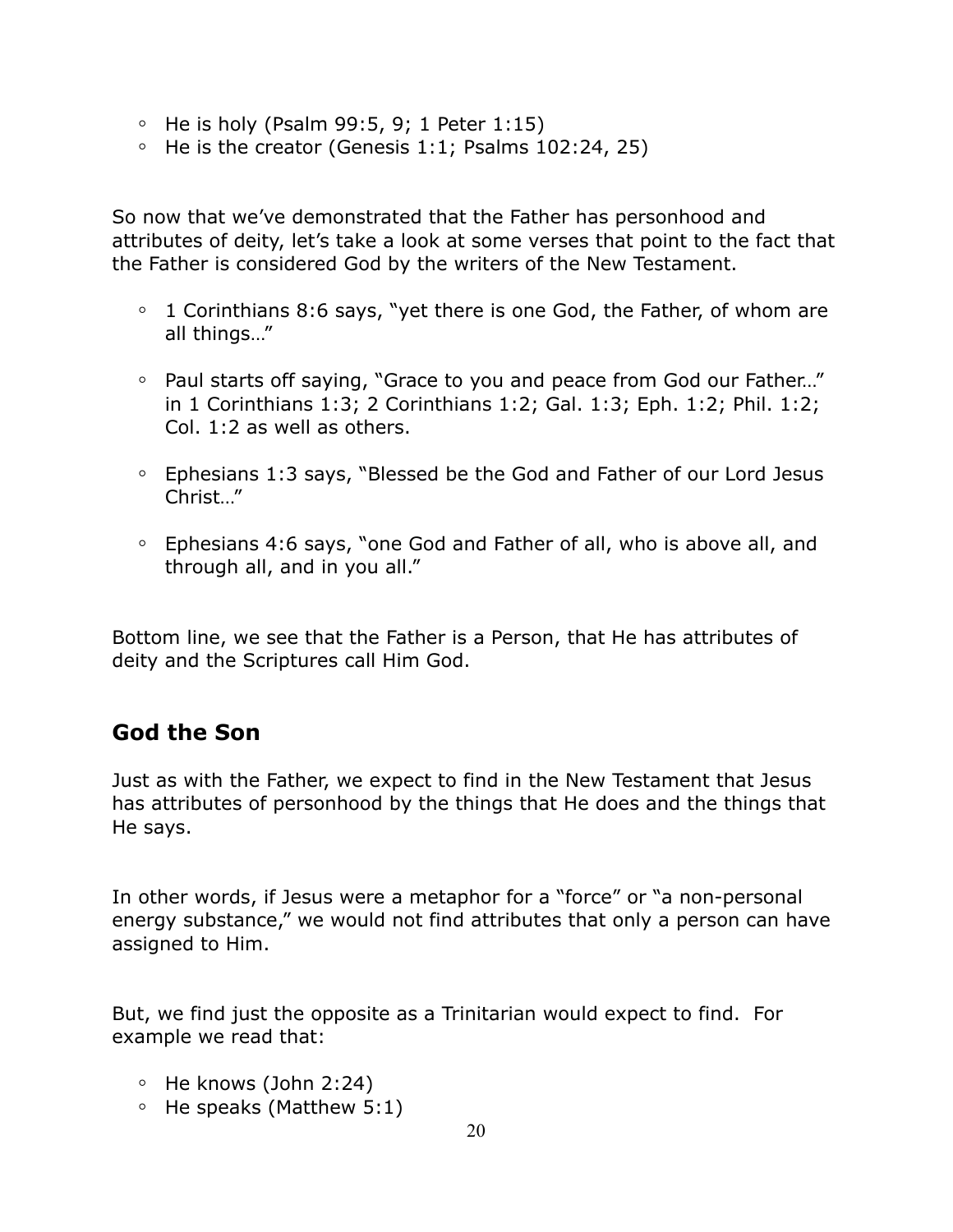- **◦** He sees (John 1:48)
- **◦** He loves (Mark 10:21)
- **◦** He wills (Matthew 26:39)
- **◦** He sends (John 10:21)

Just as with God the Father, we expect to find references to Jesus where He is referred to with personal pronouns such as "He," "Him," and "His."

- **◦** Matthew 1:21 says, "And she will bring forth a Son, and you shall call *His* name Jesus, for *He* will save *His* people from their sins." (emphasis added)
- **◦** John the Baptist says in John 1:30, 31, "'This is *He* of whom I said, 'After comes a Man who is preferred before me, for *He* was before me.' I did not know *Him*; but that *He* should be revealed to Israel.'" (emphasis assed)

Just as with God the Father, Jesus has personhood and the Bible clearly demonstrates that He has attributes only deity could posses.

- **◦** He is omnipotent (Colossians 2:10; 1 Peter 3:22)
- **◦** He is omniscient (John 16:30; 21:17)
- **◦** He is omnipresent (Matthew 18:20; 2 Corinthians 13:5)
- **◦** He is eternal (John 1:1; Colossians 1:17; Hebrews 13:8)
- **◦** He is holy (Hebrews 7:26; Revelation 3:7)
- **◦** He is the creator (John 1:1-3; Colossians 1:16)

Now that we've demonstrated that Jesus has personhood and attributes of deity, let's take a look at some verses that point to the fact that Jesus was considered God by the writers of the New Testament.

- **◦** John 1:1 says, "In the beginning was the Word, and the Word was with God, and the Word was God."
- **◦** John 20:28 says that when Thomas saw the risen Lord Jesus and the wounds in His hands, feet, and side, he said, "My Lord and my God!"
	- **•** In the Greek, John 20:28 literally reads, "The Lord of me and the God of me"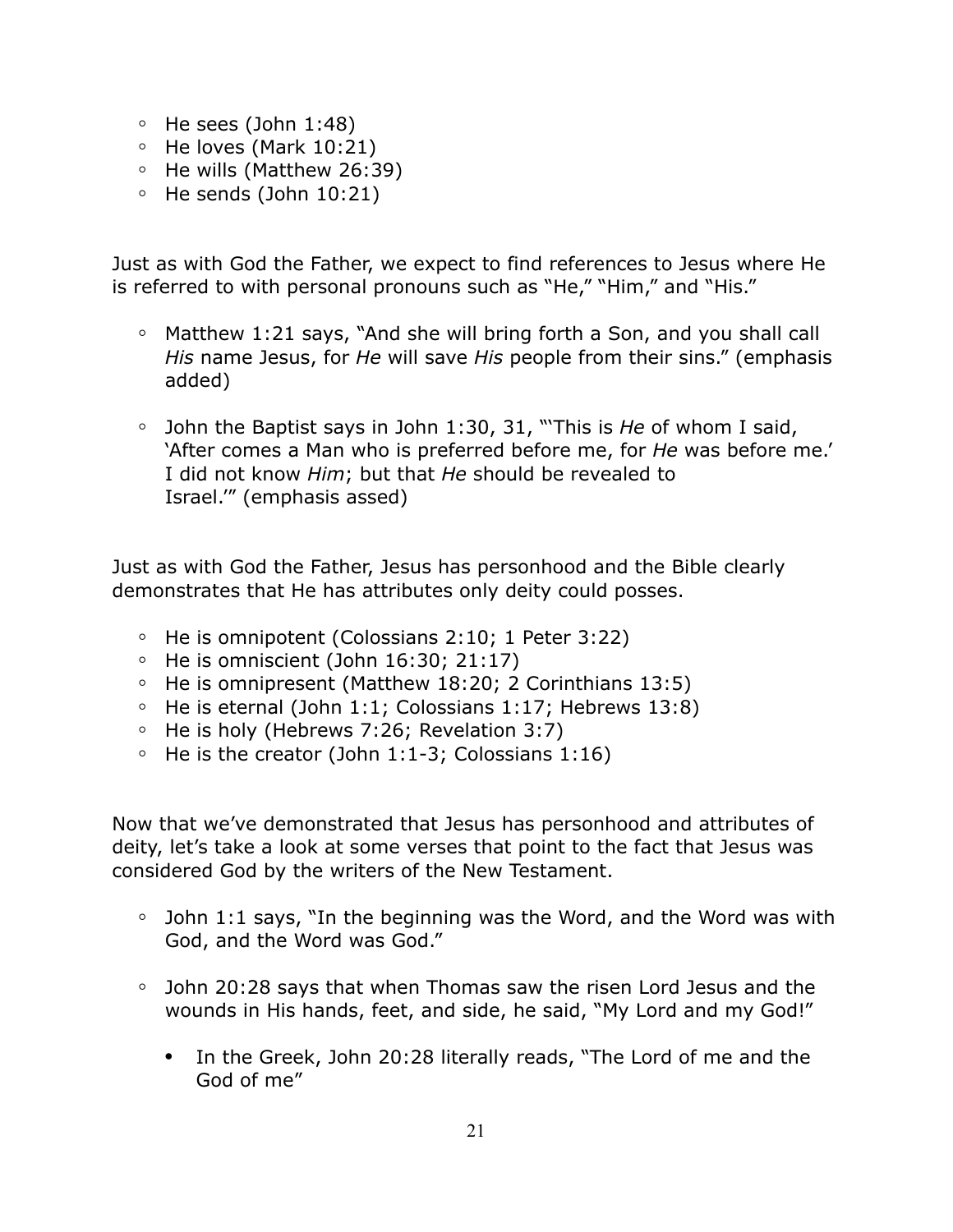- **•** If Thomas had said the equivalent of "Oh, My God", Jesus would have rebuked him for taking Gods name in vain but instead, Jesus commended Thomas - "Jesus said to him, 'Thomas, because you have seen Me, you have believed. Blessed are those who have not seen and yet have believed.'"
- **◦** 2 Peter 1:1 says, "To those who have obtained like precious faith with us by the righteousness of *our God and Savior Jesus Christ*." (emphasis added)
	- **•** The Greek literally reads, "having faith in righteousness of the God of us and Savior Jesus Christ."
	- **•** With the use of such verbiage (i.e., "the God…and Savior") we can apply what is called the *Granville Sharp* rule.

Simply stated, the *Granville Sharp* rule says, "that when two nouns of the same case are separated by the word "and" [Greek: καί], with the first noun having the article [the] in front of it, but the second noun without the article [the], only one person is in view and is, thus, being described by both nouns.22

- **◦** Titus 2:13 says, "Looking for the blessed hope and glorious appearing of our *great God and Savior Jesus Christ*." (emphasis added)
	- **•** The Greek literally reads, "expecting the blessed hope and appearance of the glory of the great God and Savior of us Jesus Christ."
	- **•** Again, when applying the *Granville Sharp* rule, we can clearly see that Jesus Christ is being called God.
- **◦** For a more detailed and in-depth study on the deity of Jesus Christ, please refer to *The Deity of Jesus Christ* apologetics teaching that is posted on the Calvary Aurora website at:

<http://www.calvaryaurora.org/custom.asp?P=278>

Bottom line, we see that Jesus is a Person, that He has attributes only deity can have and the Scriptures call Him God.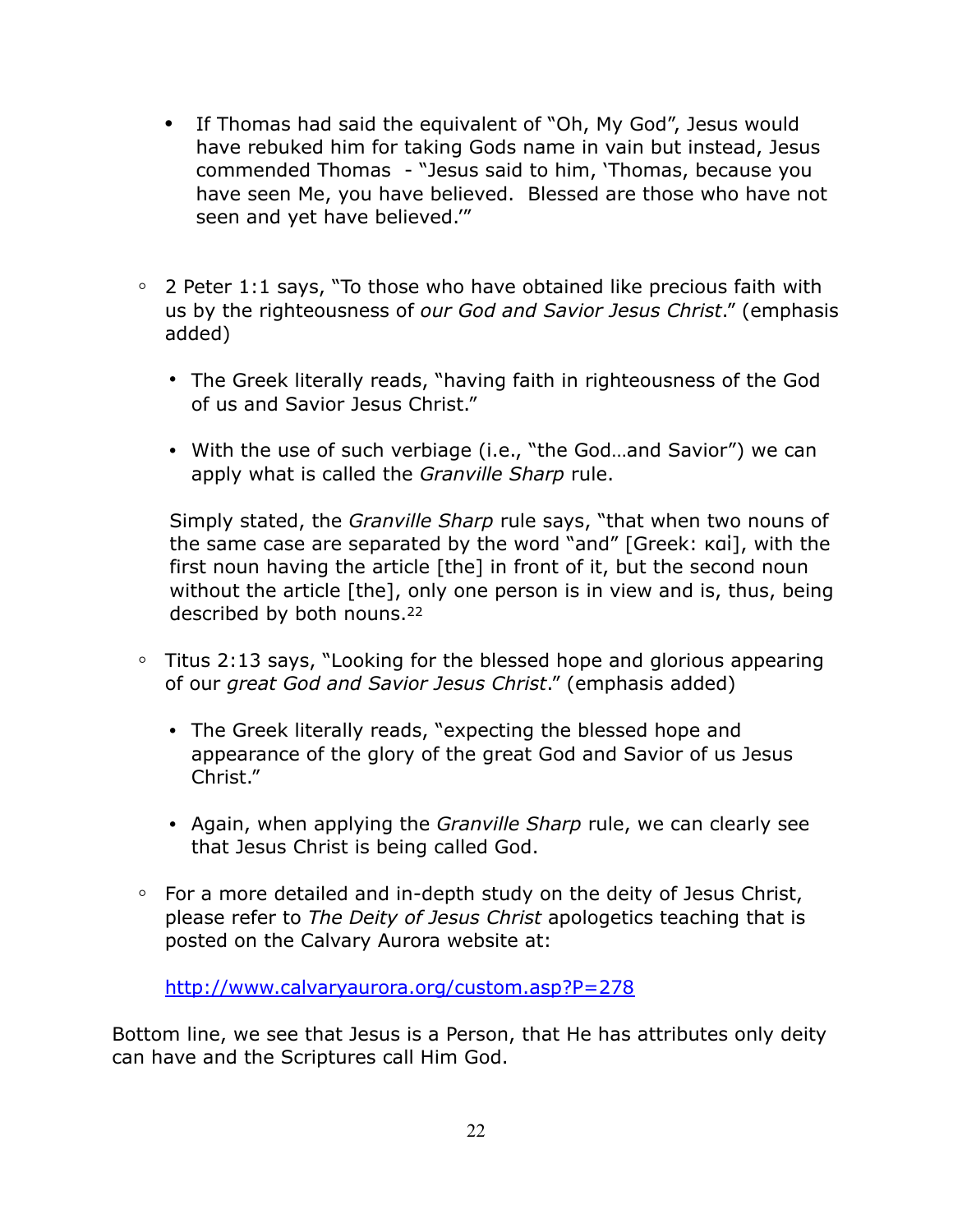# **God the Holy Spirit**

The Holy Spirit is accused of being a "non-personal force" or "similar to electricity" more often than God the Father or Jesus Christ.

This is, of course, the erroneous belief of the *Jehovah's Witnesses*.

- **◦** The *Watchtower* publication *Reasoning from the Scriptures* argues that the Holy Spirit "is not a person but is a powerful force that God causes to emanate from himself to accomplish his holy will."23
- **◦** The *Watchtower* publication *Should You Believe in the Trinity?* says that to a certain extent, the Holy Spirit can be likened to electricity, "a force that can be adapted to perform a great variety of operations."24

But, just as with the other two members of the Godhead, we expect to find that the Holy Spirit has attributes of Personhood by the things that He does and the things that He says.

- **◦** He hears (John 16:13)
- **◦** He searches all things (1 Corinthians 2:10)
- **◦** He speaks (Mark 13:11)
- **◦** He teaches (John 15:26)
- **◦** He comforts (John 16:7)
- **◦** He guides (John 16:13)
- **◦** He reveals (John 16:14)
- **◦** He forbids (Acts 16:6, 7)

Just as we did with the Father and Jesus Christ, the Trinitarian position is that we expect to see that the Bible uses personal pronouns such as "He," "His," and "Him" when referring to the Holy Spirit.

**◦** John 15:26 says, "But when the Helper comes, whom I shall send to you from the Father, the Spirit of truth who proceeds from the Father, *He* will testify of Me." (emphasis added)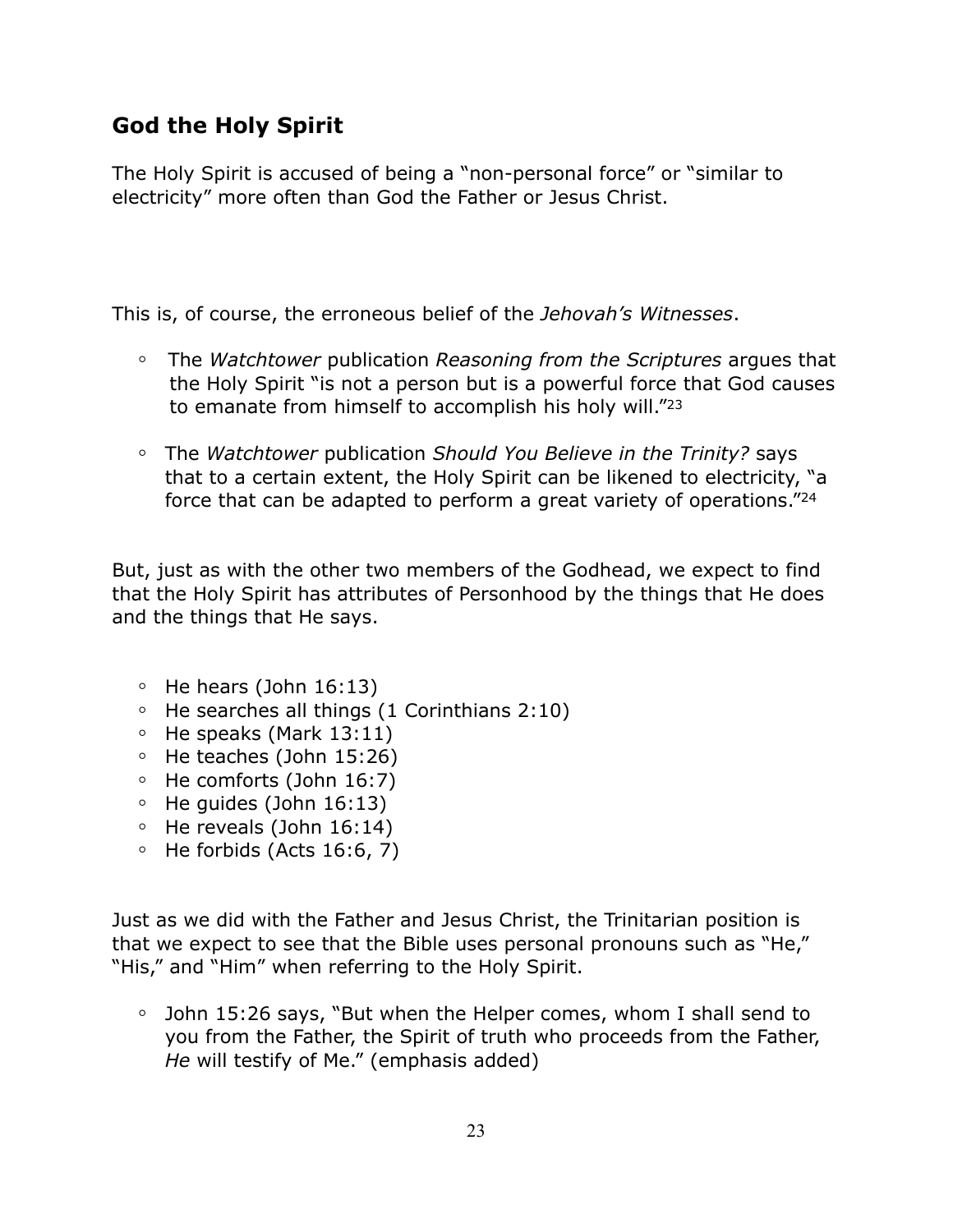- **◦** John 16:7 says, "Nevertheless I tell you the truth. It is to your advantage that I go away; for if I do not go away, the Helper will not come to you; but if I depart, I will send *Him* to you." (emphasis added)
- **◦** John 16:13 says, "However, when *He*, the Spirit of truth, has come, *He*  will guide you into all truth; for *He* will not speak on *His* own authority, but whatever *He* hears *He* will speak; and *He* will tell you things to come." (emphasis added)

Also, it can be demonstrated that the Holy Spirit has Personhood by the fact that He has emotions:

- **◦** He can be grieved (Ephesians 4:30)
- **◦** He can be made to feel good (Acts 15:28)
- **◦** He can be lied to (Acts 5:3)
- **◦** He can be sinned against (Matthew 12:31)
- **◦** He can be resisted (Acts 7:51)
- **◦** He can be insulted (Hebrews 10:29)

Just as with God the Father and God the Son, the Bible clearly demonstrates that God the Holy Spirit has attributes only deity could posses.

- **◦** He is omnipotent (Luke 1:35)
- **◦** He is omniscient (John 14:26; 1 Corinthians 2:10, 11)
- **◦** He is omnipresent (Psalm 139:7-10)
- **◦** He is eternal (Hebrews 9:14)
- **◦** He is holy (Romans 1:4)
- **◦** He is the creator (Genesis 1:2; Job 33:4)

So, now that we have demonstrated that the Holy Spirit is a Person and not a "non-personal force," let's take a look at some verses that specifically call the Holy Spirit God.

- **◦** Acts 5:3, 4 says, "But Peter said, 'Ananias, why has Satan filled your heart to lie to the Holy Spirit...You have not lied to men but to God.'"
	- **•** This verse equates the Holy Spirit to God.
	- **•** Dr. John MacArthur points out that "This passage teaches two vitally important truths about the Holy Spirit. First, it affirms that He is a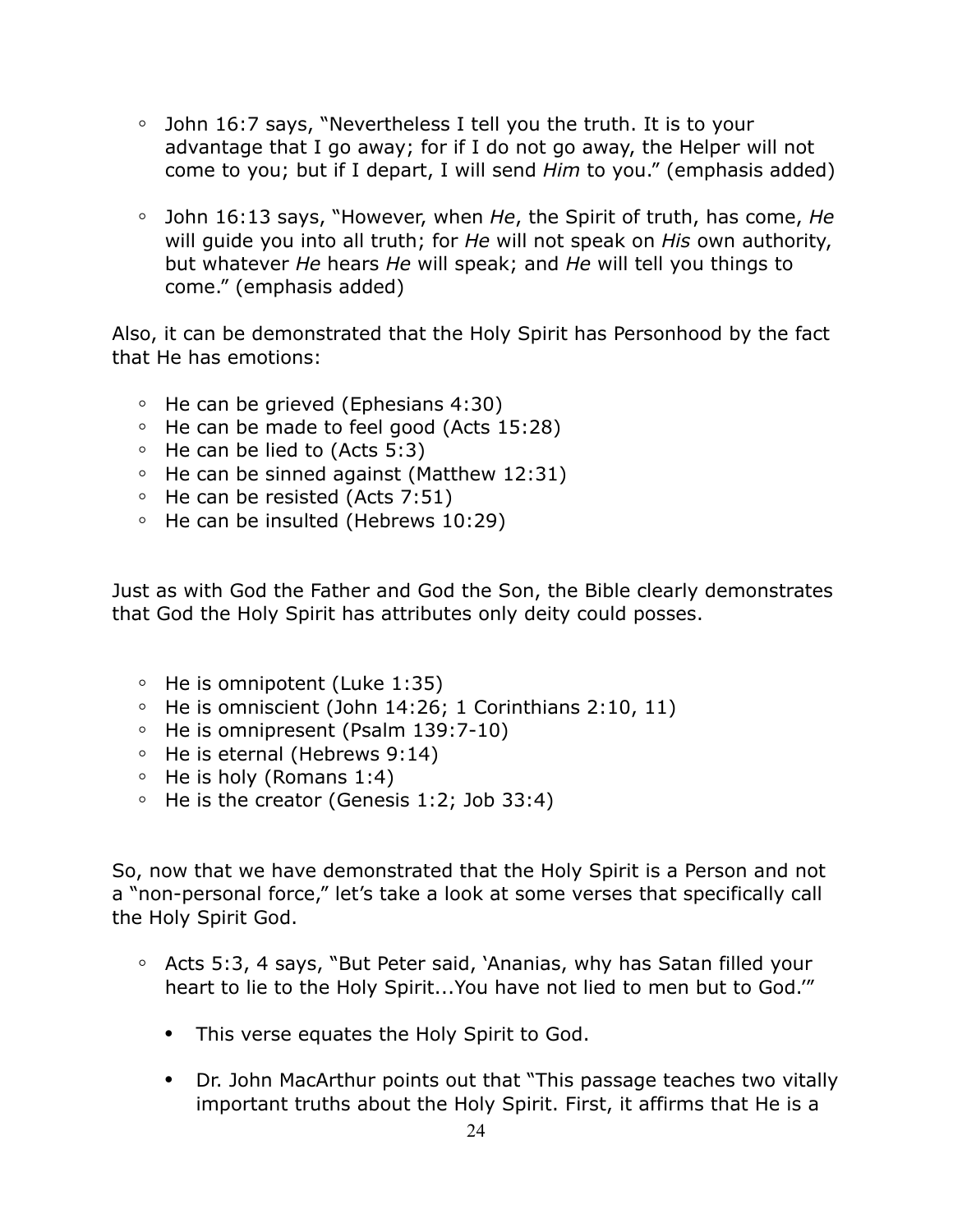person, not an influence or impersonal force, since He can be lied to. Second, verse 3 says Ananias lied to the Holy Spirit, while verse 4 says that he lied to God, a clear affirmation of the deity of the Holy Spirit."25

- **◦** Acts 5:9 says, "Then Peter said to her, 'How is it that you have agreed together to test the *Spirit of the Lord*?'" (emphasis added)
- **◦** In Acts 28:25-27, Paul says, "So when they did not agree among themselves, they departed after Paul had said one word: 'The *Holy Spirit spoke rightly through Isaiah the prophet to our fathers saying…*'" (emphasis added)
	- **•** Paul is quoting from Isaiah 6:8-10, in which it was the *"voice of the Lord, saying…"*
- **◦** In Hebrews 10:15-17, the writer says, "But the *Holy Spirit* also witnesses to us; for after He had said before, 'This is the covenant that I will make with them…*says the LORD*: I will put My laws into their hearts…' *then He adds*, 'Their sins and lawless deeds I will remember no more.'" (emphasis added)
	- **•** But the writer is quoting from Jeremiah 31:31-34, in which it is the LORD who is speaking.
- **◦** 2 Corinthians 3:16, 17 says, "Nevertheless when one turns to the Lord, the veil is taken away. Now the *Lord is the Spirit*; and where the *Spirit of the Lord* is, there is liberty."
	- **•** "The Lord" in verse 16 is "the LORD [Yahweh]" of the Old Testament verse (Exodus 34:34) Paul was quoting from.

Bottom line, we see that the Holy Spirit is a Person, that He has attributes of deity and the Scriptures call Him God and yet as we have seen, there is only one God (Deut. 6:4).

So we have demonstrated that the Father, Jesus and the Holy Spirit all have personhood, attributes of deity and they are all called God in the Scriptures.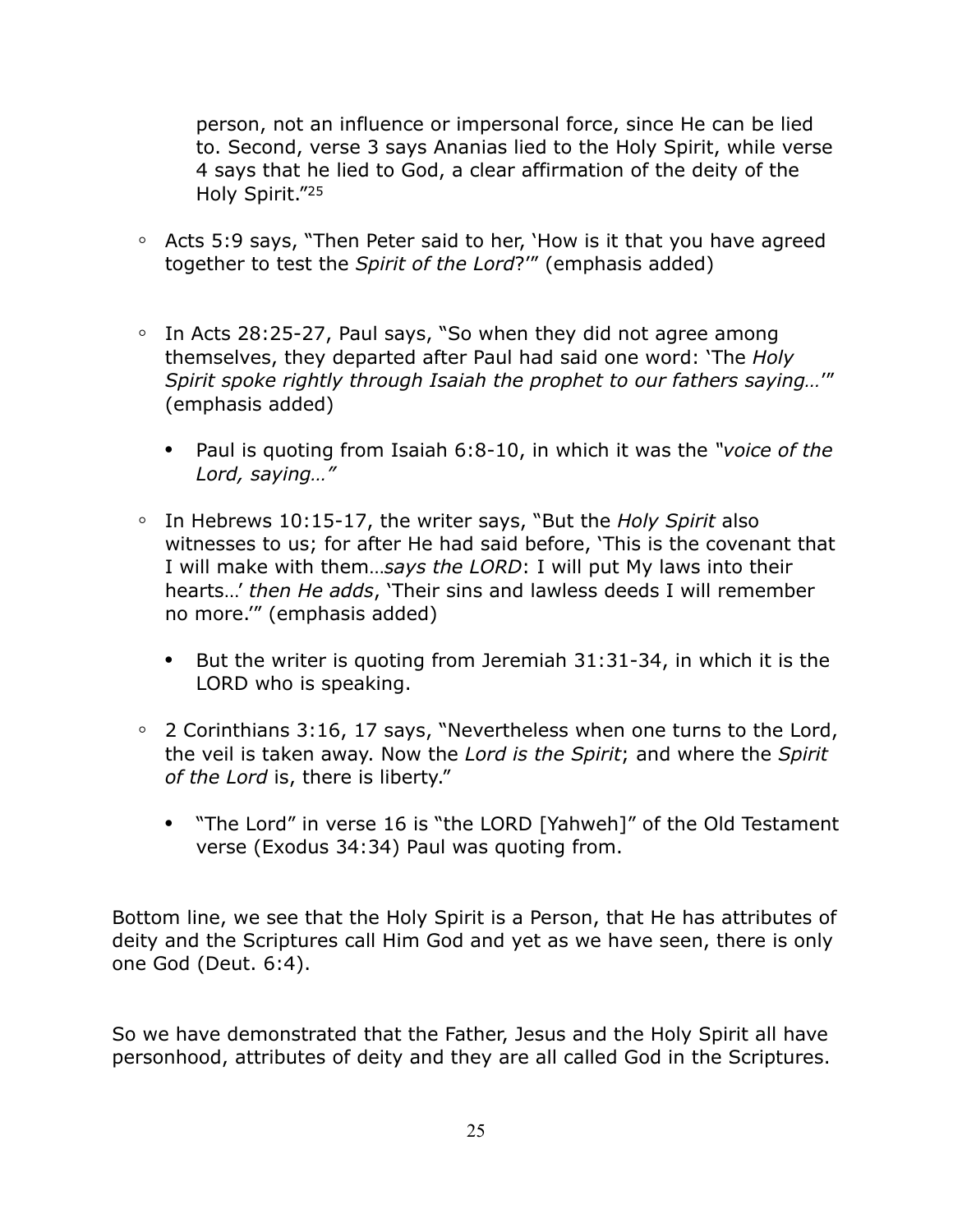So here we have the Bible explicitly stating that there is only one God (Deut. 6:4; Isaiah 44:6, 8; 45:5) and yet we read that the same Bible calls the Father God, Jesus Christ God and the Holy Spirit God.

# **Pulling it All Together**

There are more than 60 passages in Scripture that mention the three Persons of the Trinity together. This is an overwhelming amount of Bible verses considering that God will not share His glory with anyone else (Isaiah 42:8; 48:11).

Here are examples of Scripture that mention the three together:

- **◦** Matthew 28:19, 20 says, "Go therefore and make disciples of all nations, baptizing them *in the name of the Father and the Son and the Holy Spirit*, teaching them to observe all that I commanded you; and lo, I am with you always, even to the end of the age."
	- **•** First, note that the word *name* [Greek: *onoma*] is singular. Matthew did not say "…baptizing them in the *names* of the Father…"
	- **•** Second, the Father, Son, and Holy Spirit are invoked as three equal Persons. The Son manifests omnipresence and omniscience by promising to be with all believers at all times in all places throughout this age.
- **◦** Matthew 3:16, 17 says, "When He had been baptized, Jesus came up immediately from the water; and behold, the heavens were opened to Him, and He saw the Spirit of God descending like a dove and alighting upon Him. And suddenly a voice came from heaven, saying 'This is My beloved Son, in whom I am well pleased.'"
- **◦** 2 Corinthians 13:14 says, "The grace of the Lord Jesus Christ, and the love of God, and the communion of the Holy Spirit be with you all."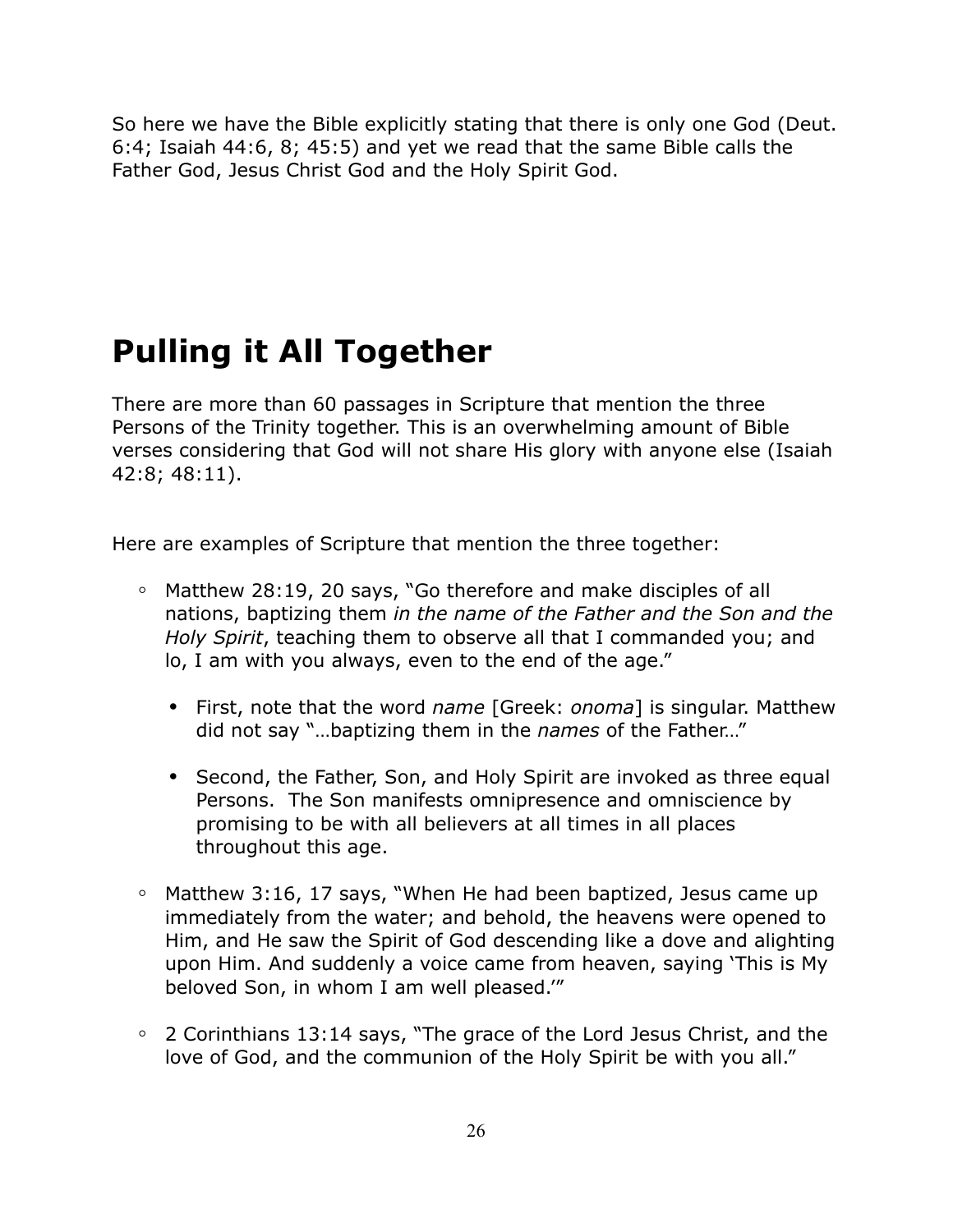- **•** As Dr. Robert Morey correctly points out, "Paul's prayer indicates that he was praying equally to the Father, the Son, and the Holy Spirit…to give all believers everywhere at all times and places grace, love, and fellowship."26
- **◦** Ephesians 4:4-6 says, "There is one body and one Spirit, just as you were called in one hope of your calling; one Lord, one faith, one baptism; one God the Father of all, who is above all, and through all. And in you all."
- **◦** See also John 3:34,35; 14:26; 15:26; 16:13-15; Romans 14:17; 18; 15:13-17; Romans 15:30; 1 Corinthians 6:11, 17-19; 12:4-6; 2 Corinthians 1:21, 22; 3:4-6; Galatians 2:21-3:2; 4:6; Ephesians 2:18; 3:11-17; 5:18-20; Colossians 1:6-8; 1 Thessalonians 1:1-5; 4:2, 8; 5:18, 19; 2 Thessalonians 3:5; Hebrews 9:14; 1 Peter 1:2; 1 John 3:23, 24; 4:13, 14; Jude 20, 21.

Not only do we have more than 60 Bible verses that mention all three together making *A Case For The Trinity*, but we also have Bible verses that give *divine attributes* to all three of the Godhead.

Who created all things?

- **◦** The Father Psalm 100:3 says, "Know that the LORD, He is God; It is He who has made us."
- **◦** The Son Colossians 1:16 says, "For by Him [Jesus] all things were created that are in heaven and that are on earth…"
- **◦** The Holy Spirit Psalm 104:30 says, "You sent forth Your Spirit, they are created; and You renew the face of the earth."

Who is omniscient (knows all things)?

- **◦** The Father 1 John 3:20 says, "God is greater that our hearts, and knows all things."
- **◦** The Son John 21:17 says, "And he said to Him, 'Lord, You know all things; You know that I love You.'"
- **◦** The Holy Spirit 1 Corinthians 2:11 says, "Even so no one knows the things of God except the Spirit of God."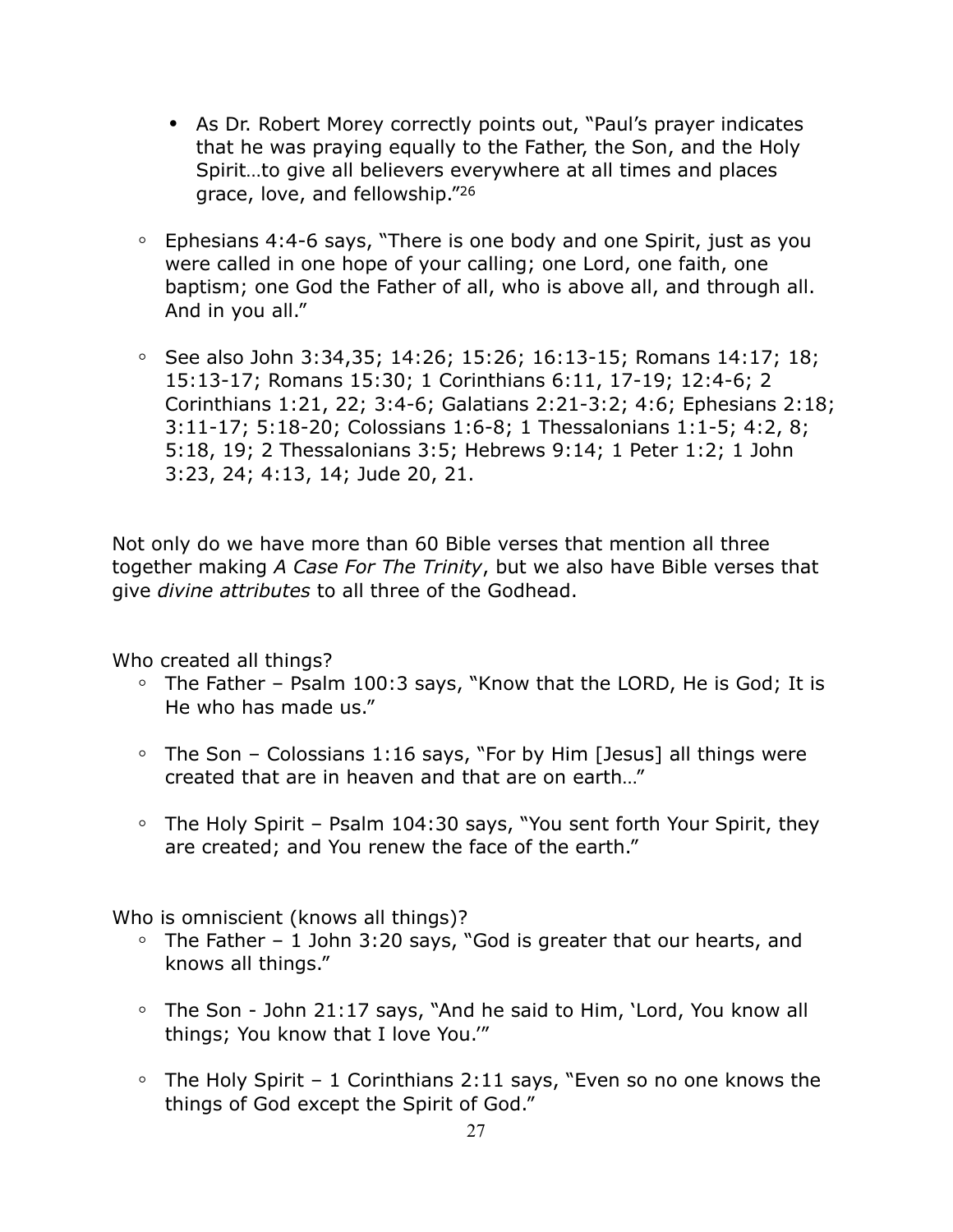Who is omnipresent (everywhere at once)?

- **◦** The Father Jeremiah 23:24 says, "'Can anyone hide himself in secret places, so I shall not see him?' says the LORD; 'Do I not fill heaven and earth?' says the LORD"
- **◦** The Son Matthew 18:20 says, "For where two or three are gathered in My name, I am there in the midst of them."
- **◦** The Holy Spirit Psalm 139:7 says, "Where can I go from Your Spirit? Or where can I flee from Your presence?"

Who is omnipotent (all powerful)?

- **◦** The Father Jeremiah 32:17 says, "Ah, LORD God! Behold, You have made the heavens and the earth by Your great power and outstretched arm. There is nothing too hard for You."
- **◦** The Son Colossians 2:10 says, "and you have been given fullness in Christ, who is the head over every power and authority."
- **◦** The Holy Spirit Romans 15:19 says, "in mighty signs and wonders, by the power of the Spirit of God…'"

It just goes on and on. When we look at the whole panoply of Scripture we see over and over again that the same Divine attributes that only deity can have are ascribed to the Father, Son and Holy Spirit.

# **Verses Others use to Deny the Trinity**

### **1. Deuteronomy 6:4 says, "Hear, O Israel! The LORD is our God, the LORD is one!"**

Ironically, one of the verses used to defend the Biblical concept of the Trinity is used by cults to deny the teaching of the Trinity.

*Jehovah's Witnesses* will say that "The *Shema* excludes the Trinity of the Christian creed as a violation of the unity of God."27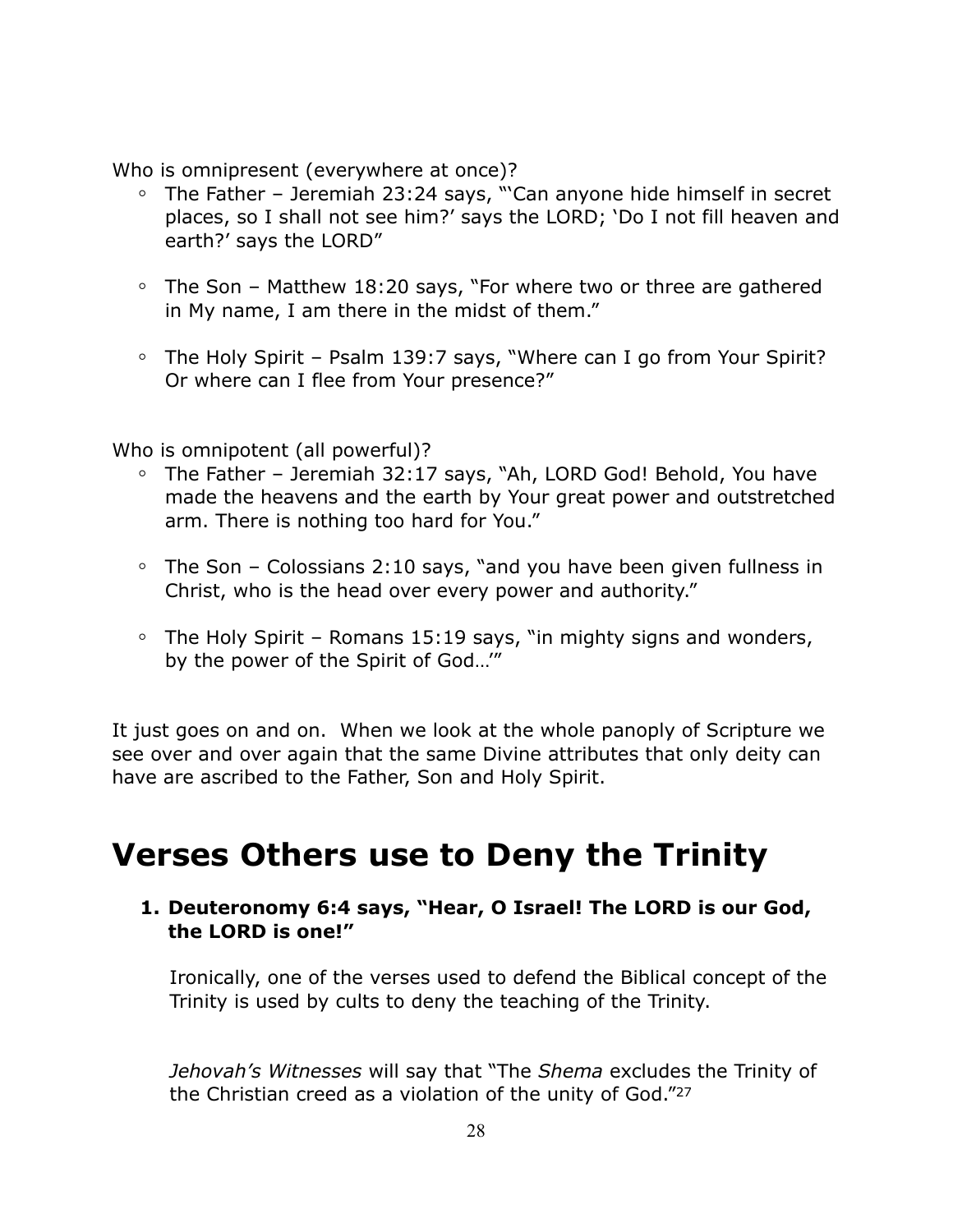*Oneness Pentecostal's* will say that the doctrine of the Trinity "violates the Shema" and "denies…the sole and supreme Deity of Jesus."28

#### **Biblical Teaching**

The *Shema* does not deny the Trinity but rather, as we have seen earlier, is the First of Three foundations (i.e., There is only One God), reinforcing the definition of the Trinity.

When we understand and apply the *basic interpretive principle* that *Scripture interprets Scripture*, we can see the three persons of the Trinity when we see that the *Father* is called God (1 Peter 1:2), the Son is called God (John 20:28), and the Holy Spirit is called God (Acts 5:3, 4).

And as we have seen earlier, we can see that the three persons of the Trinity each posses *divine attributes* such as *omniscience* (1 John 3:20, John 21:17, 1 Corinthians 2:11), *omnipotence* (Jeremiah 32:17, Matthew 18:20, Romans 15:19), and *omnipresence* (Jeremiah 23:24, Matthew 18:20, Psalm 139:7).

### **2. Isaiah 9:6 says, "For unto us a Child is born, unto us a Son is given; and the government will be upon His shoulders. And His name will be called Wonderful, Counselor,** *Mighty God***, Everlasting Father, Prince of Peace."**

*Jehovah's Witnesses* will admit that Jesus is 'a god' but deny that He is 'the Almighty God.'

*Jehovah's Witnesses* argue that "to call Jehovah God 'Almighty' would have little significance unless there existed others who were also called gods but who occupied a lesser or inferior position."29

#### **Biblical Teaching**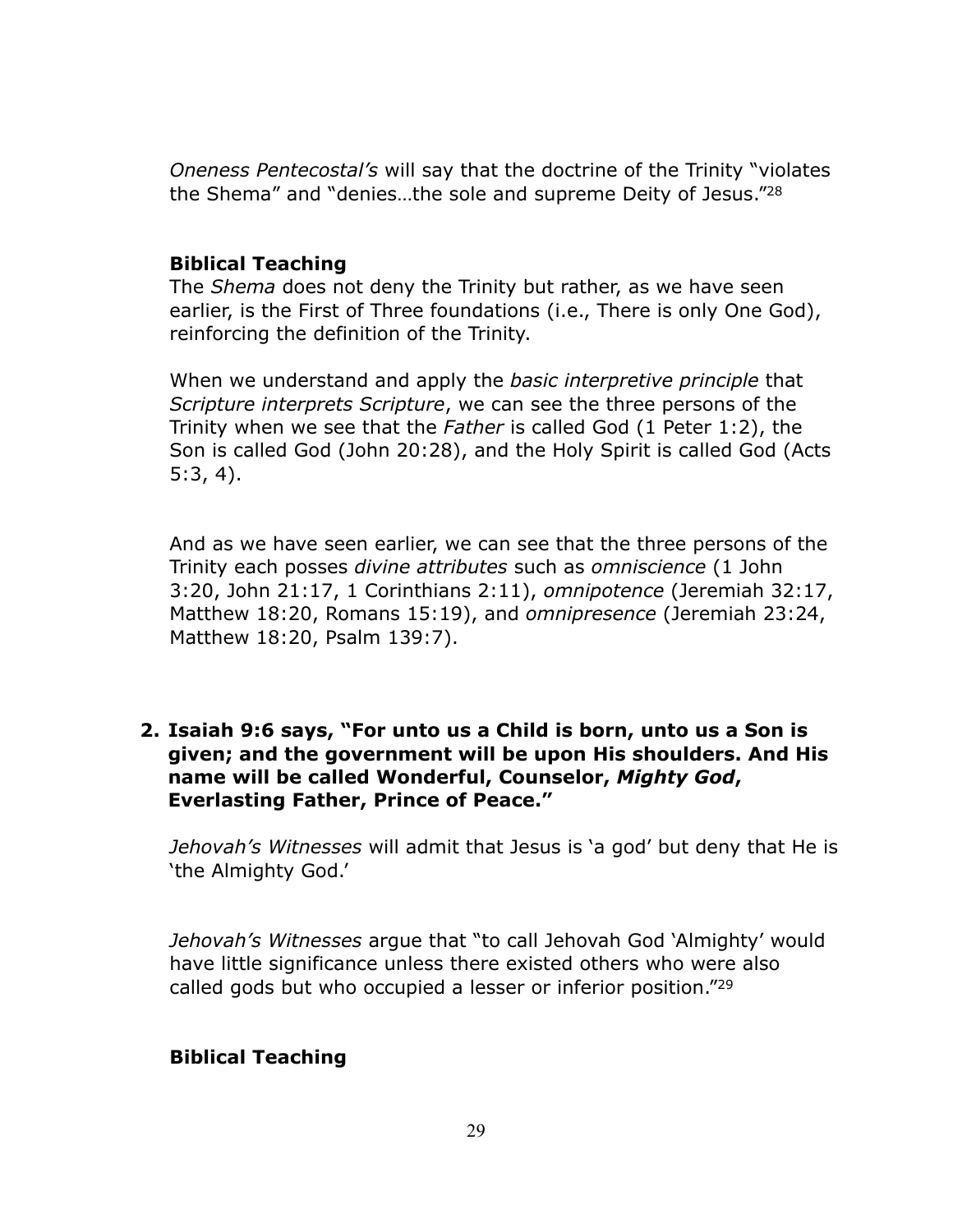The reasoning that because Jesus is called a 'Mighty God' and that it means that He 'occupied a lesser or inferior position' doesn't hold up when you turn one chapter to the right to Isaiah 10:21.

In Isaiah 10:21, Jehovah is called the 'Mighty God.'

Does this mean that the Father 'occupies a lesser or inferior position' to yet another God since He's called Mighty in this verse?

An excellent cross-reference is in Isaiah 40:3 where Jesus is called both God (*Elohim) and Jehovah (Yahweh*).

- **◦** "The voice of one crying in the wilderness: 'Prepare the way of the LORD (*Yahweh*); Make straight in the desert a highway for our God (*Elohim*).'"
- **◦** John the Baptist uses Isaiah 40:3 to emphasize the prophecy of the coming of our Lord Jesus Christ in Matthew 3:3.

### **3. John 10:30 says, "I and My Father are one."**

*Jehovah's Witnesses* believe that this verse does not mean that Jesus and the Father are one in *essence* or *nature* but that Jesus was saying they were one in *agreement, purpose,* and *organization.*<sup>30</sup>

#### **Biblical Teaching**

We know by the context of the passage that when the Jews heard what Jesus was saying, they knew He wasn't saying that He was "one in purpose" with God because they themselves thought that they were "one in purpose" with God.

By looking at the context, we can see that according to the next two verses (i.e., John 10:31, 32), the Jews picked up stones to stone Jesus and why?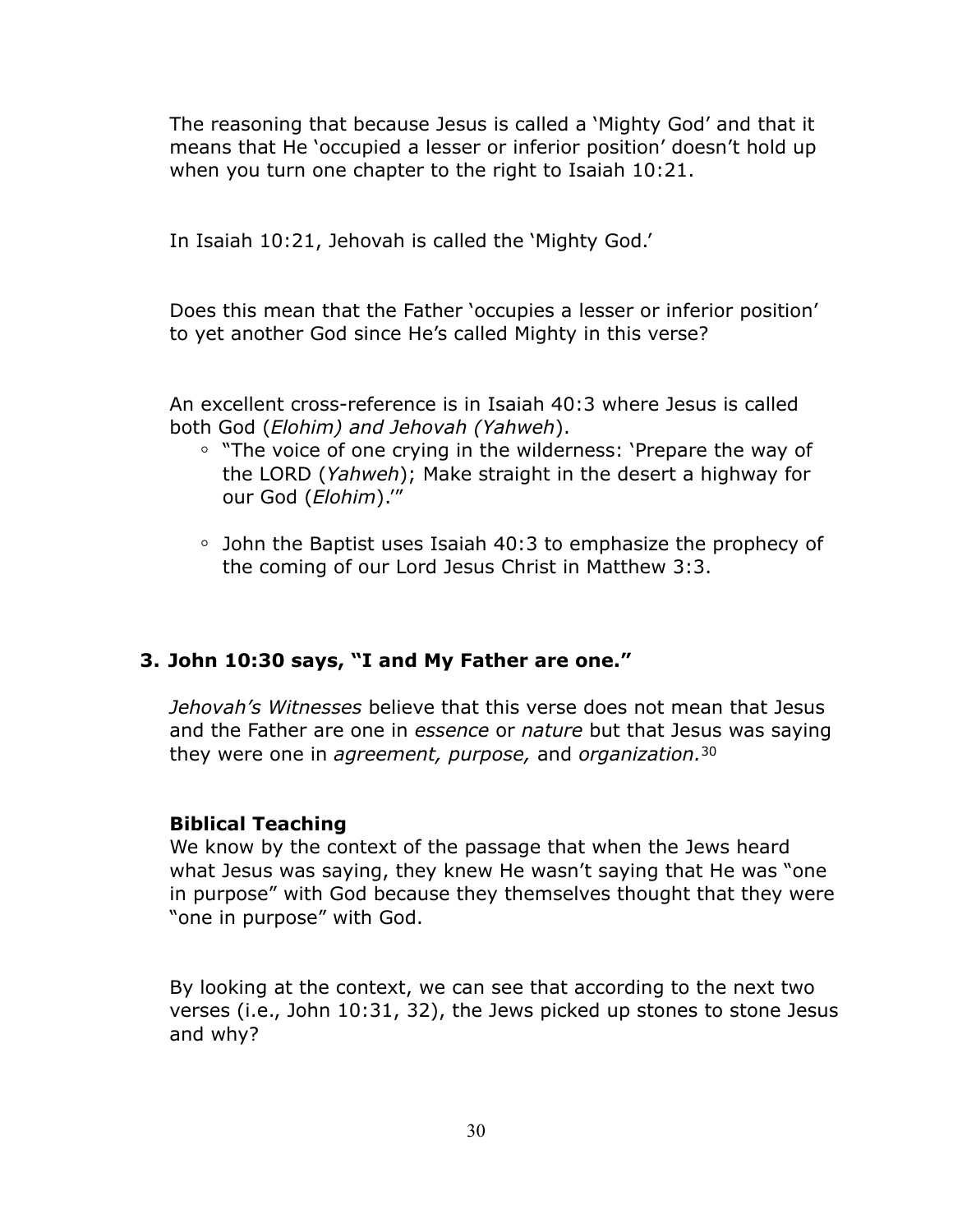**◦** John 10:32 says, "For a good work we do not stone You, but for blasphemy and because You, being a Man, *make Yourself God*." (emphasis added)

The Jews knew Jesus was claiming to be God, not that He was claiming "one in agreement, purpose, and organization" with God.

*Oneness Pentecostals*, when denying the doctrine of the Trinity, will point to John 10:30 and say that Jesus was claiming to be the Father.

#### **Biblical Teaching**

Once again, when we look at the whole panoply of scripture and apply the *basic interpretive principle* that *Scripture interprets Scripture*, we can easily demonstrate that the Father and the Son are separate and distinct persons.

- **◦** The Father sent the Son according to John 3:16-17.
- **◦** The Father and the Son love one another according to John 3:35; 5:20; 14:31.
- **◦** The Father and Son glorify each other according to John 17:1,4,5
- **◦** The Father and the Son speak to one another according to John 11:41-42.
- **◦** The Father knows the Son and the Son knows the Father according to John 7:29; 8:55; 10:15.

### **4. 1 Corinthians 14:33 says, "For God is not the author of confusion but of peace, as in all the churches of the saints."**

*Jehovah's Witnesses* will argue that the doctrine of the Trinity is too unreasonable; too confusing that it cannot possibly be true because "God is not the author of confusion."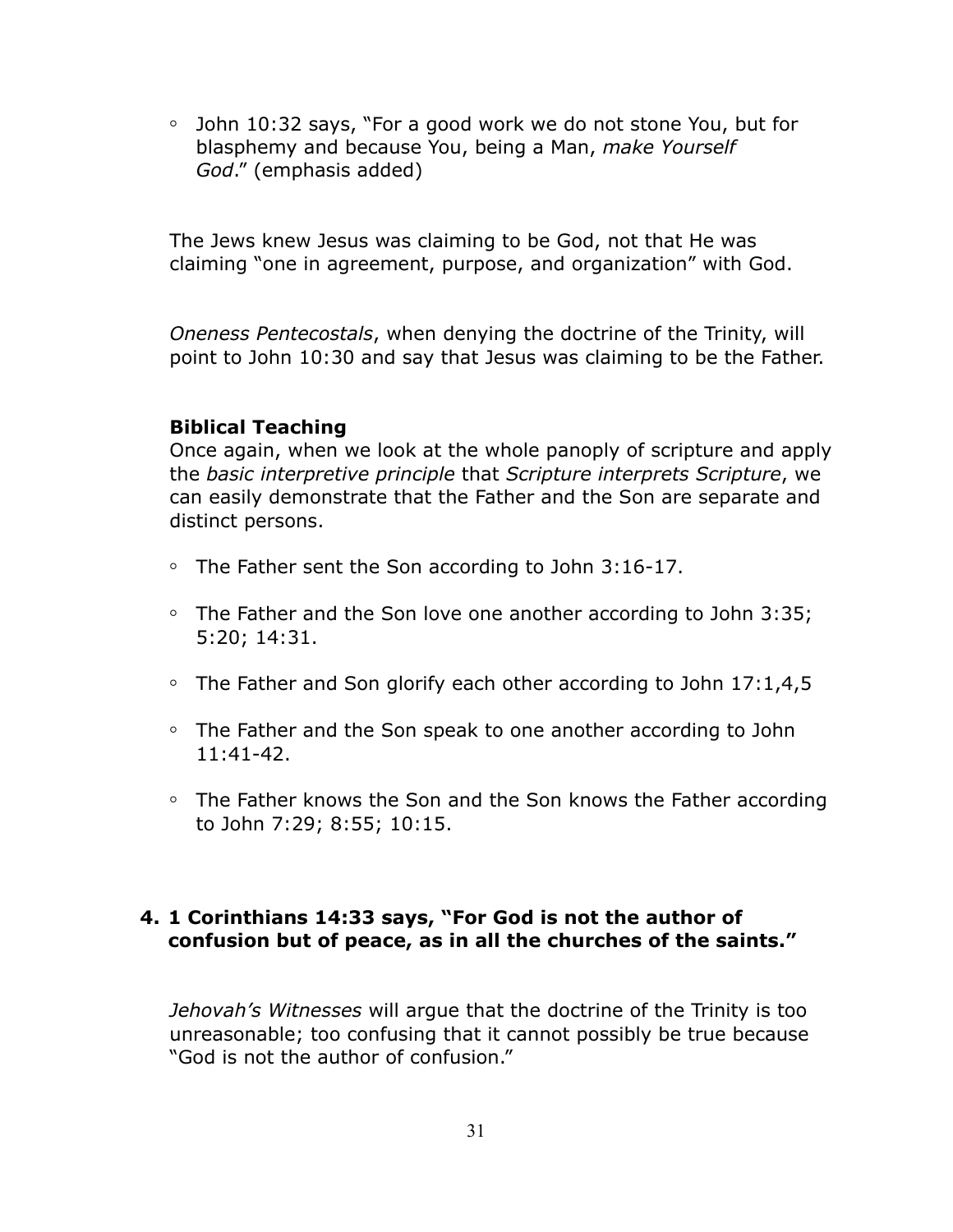**◦** In the Watchtower book, *Let God Be True*, we read of the Trinity, "To excuse it with the word 'Mystery!' is not satisfying. If one has in mind the apostle's words, 'God is not the author of confusion'…it is at once seen that such a doctrine is not of God."31

### **Biblical Teaching**

We need to keep in mind that just because someone cannot comprehend something about God is not a sound reason for rejecting it.

God is above our understanding and our comprehension.

Remember that if God was small enough for us to understand, He would not be big enough to be God.

- **◦** Job 11:7 says, "Can you discover the depths of God? Can you discover the limits of the Almighty?"
- **◦** Psalm 139:6 says, "Such knowledge is too wonderful for me; It is too high, I cannot attain to it."
- **◦** Isaiah 55:8-9 says, "'For My thoughts are not your thoughts, neither are your ways My ways,' declares the LORD. 'As the heavens are higher than the earth, so are my ways higher than your ways and my thoughts than your thoughts.'"
- **◦** Romans 11:33 says, "Oh, the depth of the riches of the wisdom and knowledge of God! How unsearchable his judgments, and His paths beyond tracing out!"
- **◦** 1 Corinthians 13:12 says, "Now we see but a poor reflection; then we shall see face to face. Now I know in part; then I shall know fully, even as I am fully known."

Why should it come as a surprise that we cannot fully understand God whose thoughts and ways are "higher than the earth" and "His paths beyond tracing out?"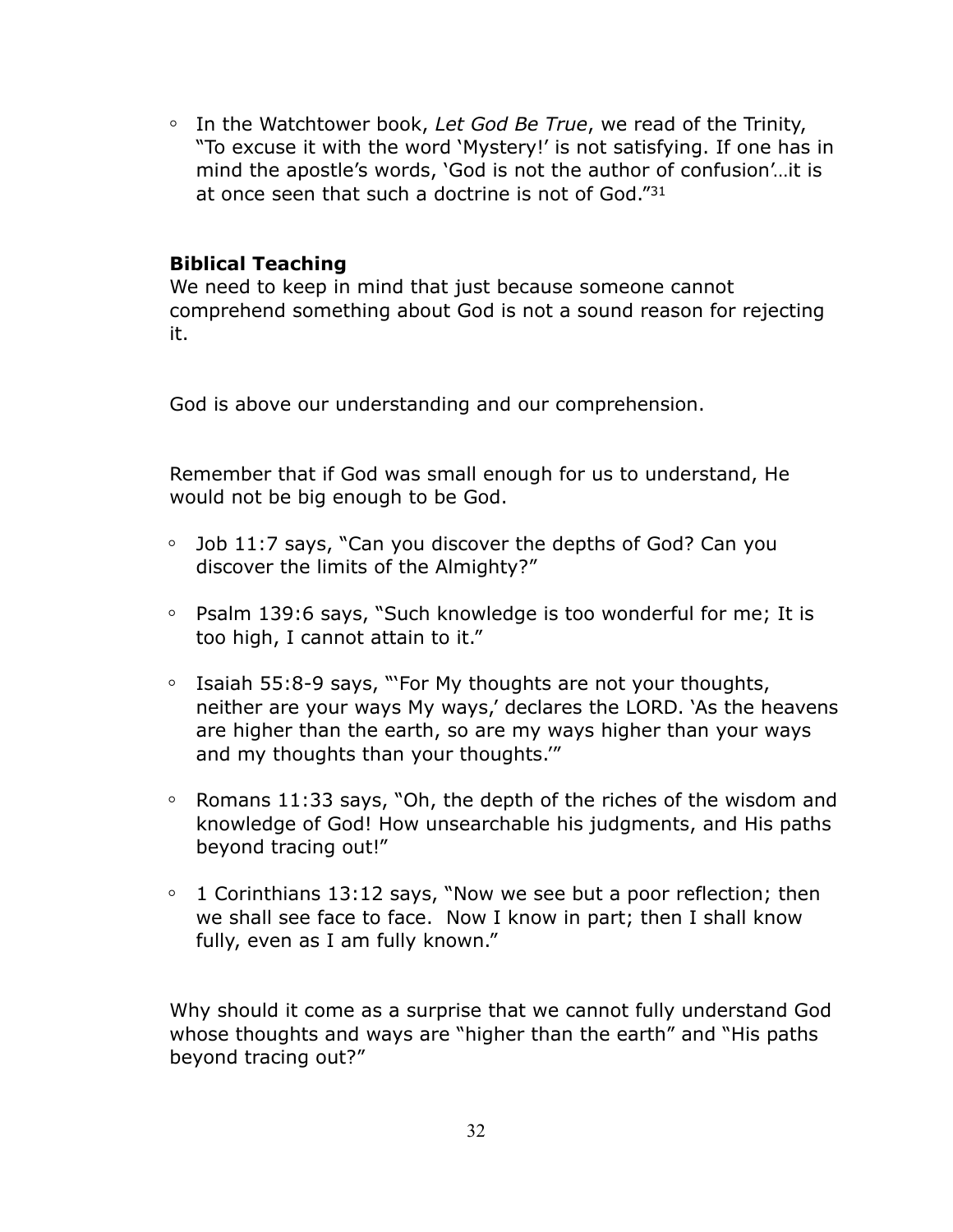# **Conclusion**

The bottom line is that when we let the Bible set our theology instead of force-feeding or enforcing our pre-conceived ideas on the Bible, we can see that when the Bible is taken as a whole, it effectively demonstrates the Triunity of the Godhead.

We call letting the Bible set our theology by understanding what the author had in mind, *exegesis* and when we read into the Bible text something that simply isn't there, it's called *eisegesis*.

We always want to let the Bible speak for itself and we do that by reading the whole panoply of Scripture and apply the *basic interpretive principle* that *Scripture interprets Scripture.* 

When we let the Bible speak for itself, we see that the Trinity is not only a Biblical concept; it is how God shows Himself to us.

From Old Testament to New, the God of the Bible consistently demonstrates that He is Triune and when we understand the Trinity, we understand that God has revealed Himself to us in a way that we may worship Him "in spirit and truth." (John 4:24)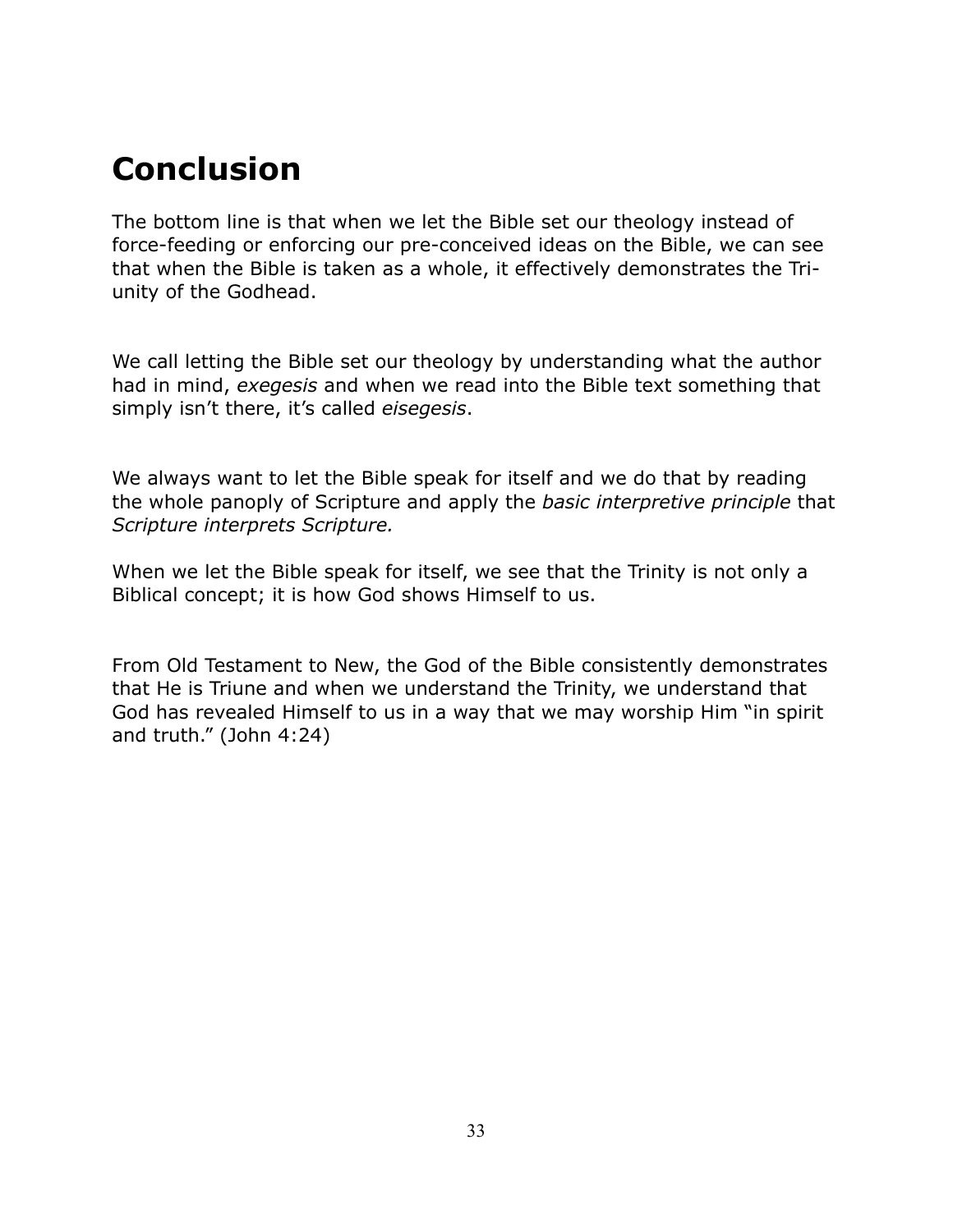### **Resources used and recommended reading material:**

- 1. *The Trinity: Evidence and Issues,* Robert Morey, World Publishing, ISBN: 0529106922
- 2. *The Forgotten Trinity*, James R. White, Bethany House, ISBN: 1556617259
- 3. *Knowing the Truth About the Trinity*, John Ankerberg and John Weldon, Harvest House, ISBN: 1565075870
- 4. *The Great Doctrines of the Bible*, William Evans, Moody Bible Institute, ISBN: 0802430961
- 5. *Why You Should Believe in the Trinity An Answer to Jehovah's Witnesses*, Robert M. Bowman, Jr., Baker Book House, ISBN: 0801009812
- 6. *Reasoning from the Scriptures with the Jehovah's Witnesses*, Ron Rhodes, Harvest House Publishers, ISBN: 1565071069
- 7. *Systematic Theology: Volume Two*, Dr. Norman L. Giesler, Bethany House Publications, ISBN: 0764225529
- 8. *Baker Encyclopedia of Christian Apologetics*, Dr. Norman L. Giesler, Baker Books House, ISBN: 0801021510

If you have questions or comments, please feel free to email info@calvaryCO.church.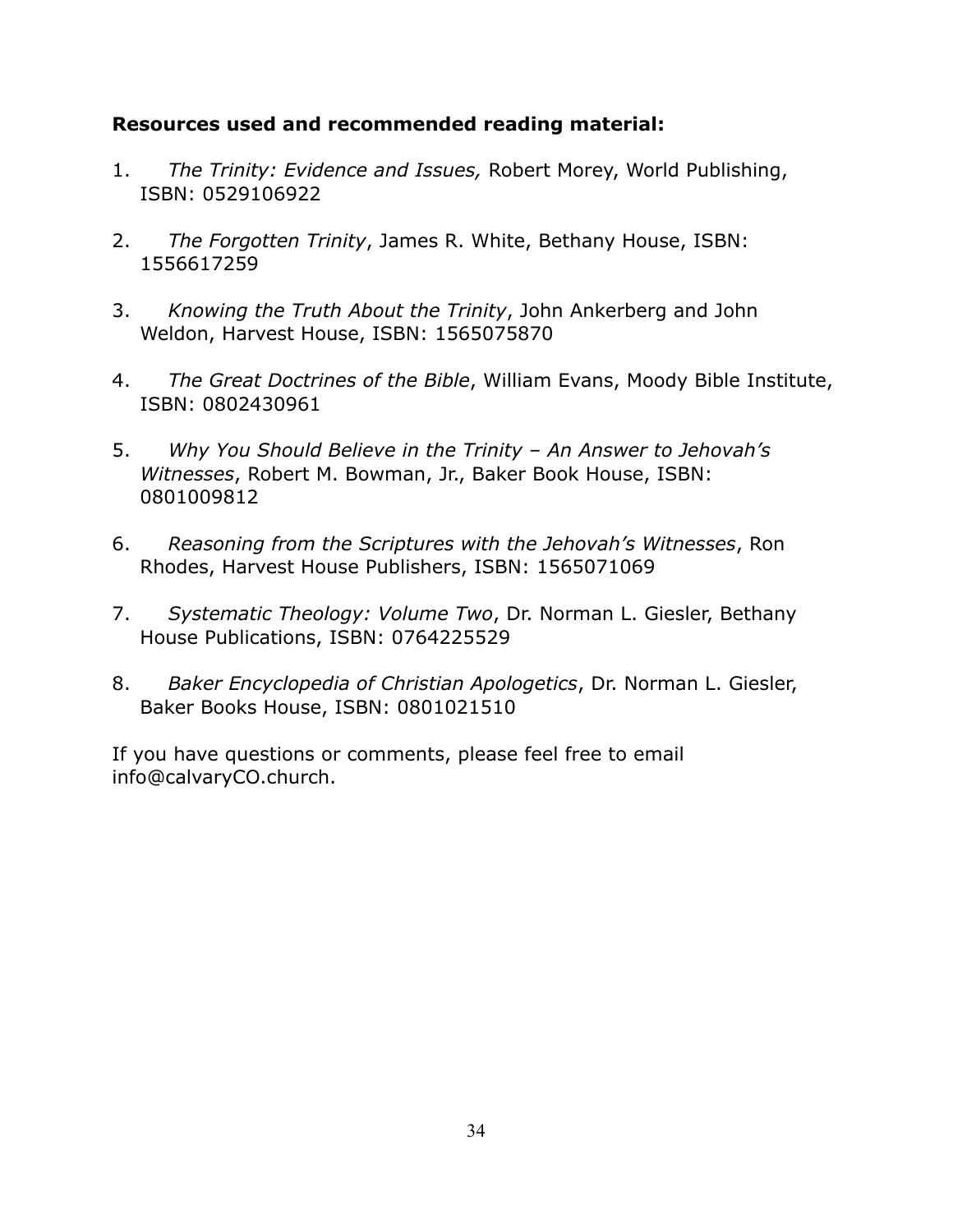#### **Notes**

- 1. John Ankerberg & John Weldon, *The Trinity* (Eugene, OR: Harvest House, 1997), p. 4.
- 2. Ron Rhodes, *Reasoning from the Scriptures with the Jehovah's Witnesses* (Eugene, OR: Harvest House, 1993), p. 219 citing WTBTS literature.
- 3. Bruce R. McConkie, *Mormon Doctrine* (Salt Lake City, UT: Deseret Book Company, 1966), p. 270, 576-577.
- 4. Mary Baker Eddy, *Science and Health with Key to the Scriptures* (Boston, MA: 1971), p. 256, 515.
- 5. Maulana Muhammad Ali, *The Holy Qur'an with English Translation and Commentary* (Dublin, OH, 2002), p. 242.
- 6. John Ankerberg & John Weldon, *The Trinity* (Eugene, OR: Harvest House, 1997), p. 6.
- 7. John Ankerberg & John Weldon, *The Trinity* (Eugene, OR: Harvest House, 1997), p. 4.
- 8. James R. White, *The Forgotten Trinity* (Minneapolis, MN: Bethany House, 1998), p. 26.
- 9. Dr. Norman L. Giesler, *Systematic Theology: Volume Two* (Minneapolis, MN: Bethany House, 2003) p. 290
- 10. James R. White, *The Forgotten Trinity* (Minneapolis, MN: Bethany House, 1998), p. 66.
- 11. Dr. Norman L. Giesler, *Systematic Theology: Volume Two* (Minneapolis, MN: Bethany House, 2003) p. 291
- 12.Robert Morey, *The Trinity: Evidence and Issues* (Grand Rapids, MI: World Publishing, 1996), p. 88
- 13. Ibid. p. 95
- 14. Ibid. p. 97
- 15. Ibid. p. 97
- 16. Dr. Henry M. Morris, *The Genesis Record* (Grand Rapids, MI: Baker Book House, 2000), p. 353.
- 17.Robert Morey, *The Trinity: Evidence and Issues* (Grand Rapids, MI: World Publishing, 1996), p. 108
- 18. Ibid. p. 171
- 19. *The Bible Knowledge Commentary: Old Testament* (Colorado Springs, CO: Cook Communications Ministries, 2004), p. 969
- 20.Robert Morey, *The Trinity: Evidence and Issues* (Grand Rapids, MI: World Publishing, 1996), p. 188
- 21. James R. White, *The Forgotten Trinity* (Minneapolis, MN: Bethany House, 1998), p. 26.
- 22.Robert Morey, *The Trinity, Evidence and Issues* (Grand Rapids, MI: World Publishing, Inc. 1996), p. 342.
- 23.Ron Rhodes, *Reasoning from the Scriptures with the Jehovah's Witnesses* (Eugene, OR: Harvest House, 1993), p. 195.
- 24. Ibid. p. 195
- 25. Dr John MacArthur, *New Testament Commentary on Acts 1-12* (Chicago, IL: Moody Press, 1994), p. 154.
- 26.Robert Morey, *The Trinity, Evidence and Issues* (Grand Rapids, MI: World Publishing, Inc. 1996), p. 446.
- 27. Norman L. Geisler and Ron Rhodes, *Correcting the Cults* (Grand Rapids, MI: Baker Books, 1997), p. 41.